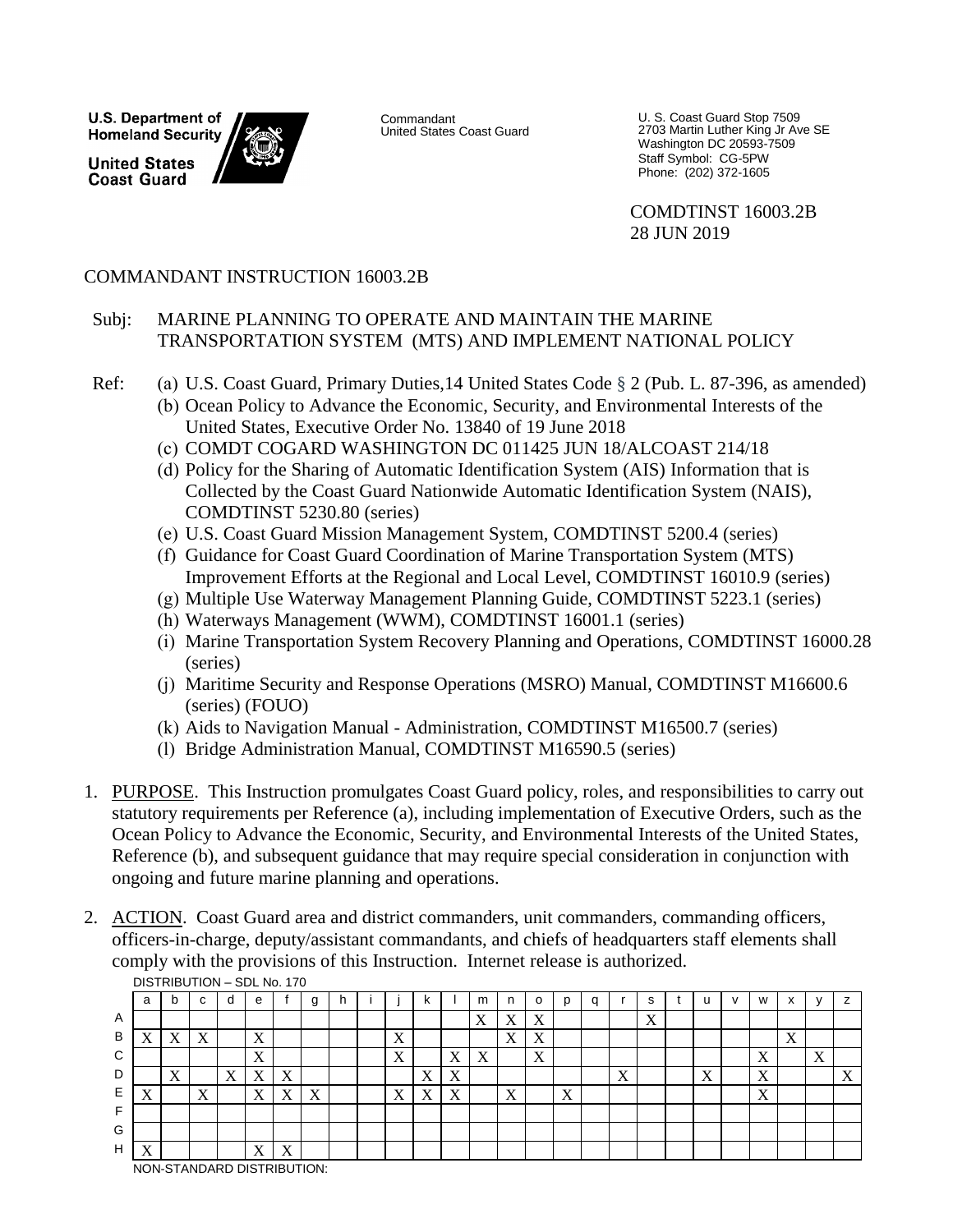- a. Deputy Commandant for Operations (DCO) is responsible for accomplishing the Coast Guard's statutory obligations, as well as compliance with national policy guidance consistent with the Commandant's Guiding Principles, Reference (c). Within the Coast Guard's diverse operations portfolio, this represents unity of effort for Coast Guard and interagency initiatives, and the whole-of-government approach that is essential to effective and efficient governance.
- b. Director of Marine Transportation Systems Management (CG-5PW) shall:
	- (1) Develop and maintain policy, standards, and programs related to marine planning efforts as part of its Navigation and Waterways Management programs, including bu not limited to those defined in Appendices A through H, as well as facilitate coordination with and outreach to other affected Coast Guard missions, MTS stakeholders, including other Federal, State, tribal, and local agencies per Reference (a), and to the greatest extent possible, with national policy objectives such as Reference (b), and consistent with the Commandant's Guiding Principles, Reference (c);
	- (2) represent the Coast Guard for navigation issues at International Maritime Organization (IMO) and International Association of Marine Aids to Navigation and Lighthouse Authorities (IALA) proceedings, and other similar sanctioned venues;
	- (3) coordinate and maintain Memoranda of Understanding and Memoranda of Agreement to marine planning activities and initiatives;
	- (4) evaluate all aspects of current and emerging offshore energy initiatives, port, waterway, coastal development projects, and emerging technologies and other national priorities affecting the MTS; and
	- (5) provide management and oversight for the Coast Guard's Ice Operations program.
- c. Director of Commercial Regulations and Standards (CG-5PS) shall develop national regulations, standards, and policies to enhance maritime safety, security, and stewardship; develop and execute an engagement plan for international standards development; and administer a technical compliance program to ensure uniform application of design and operating standards on commercial vessels.
- d. Director of Inspections and Compliance (CG-5PC) shall develop and maintain policy, standards, and program alignment for all prevention activities associated with the safe operation of vessels and facilities, MTS recovery planning and operations, recreational boating safety, foreign and domestic commercial vessels compliance inspections, and ports and facilities safety and security, as well as merchant mariner credentialing, vessel documentation, and marine casualty investigation.
- e. Director of Emergency Management (CG-5RI) shall establish, develop, and implement Search and Rescue (SAR), marine environmental response (MER) and all-hazards emergency management (EM) goals including disaster response, strategies, policies, and doctrine to meet Coast Guard responsibilities; represent the Service in SAR, MER, EM, and other readinessrelated interagency forums; and coordinate participation in defense and homeland security exercises.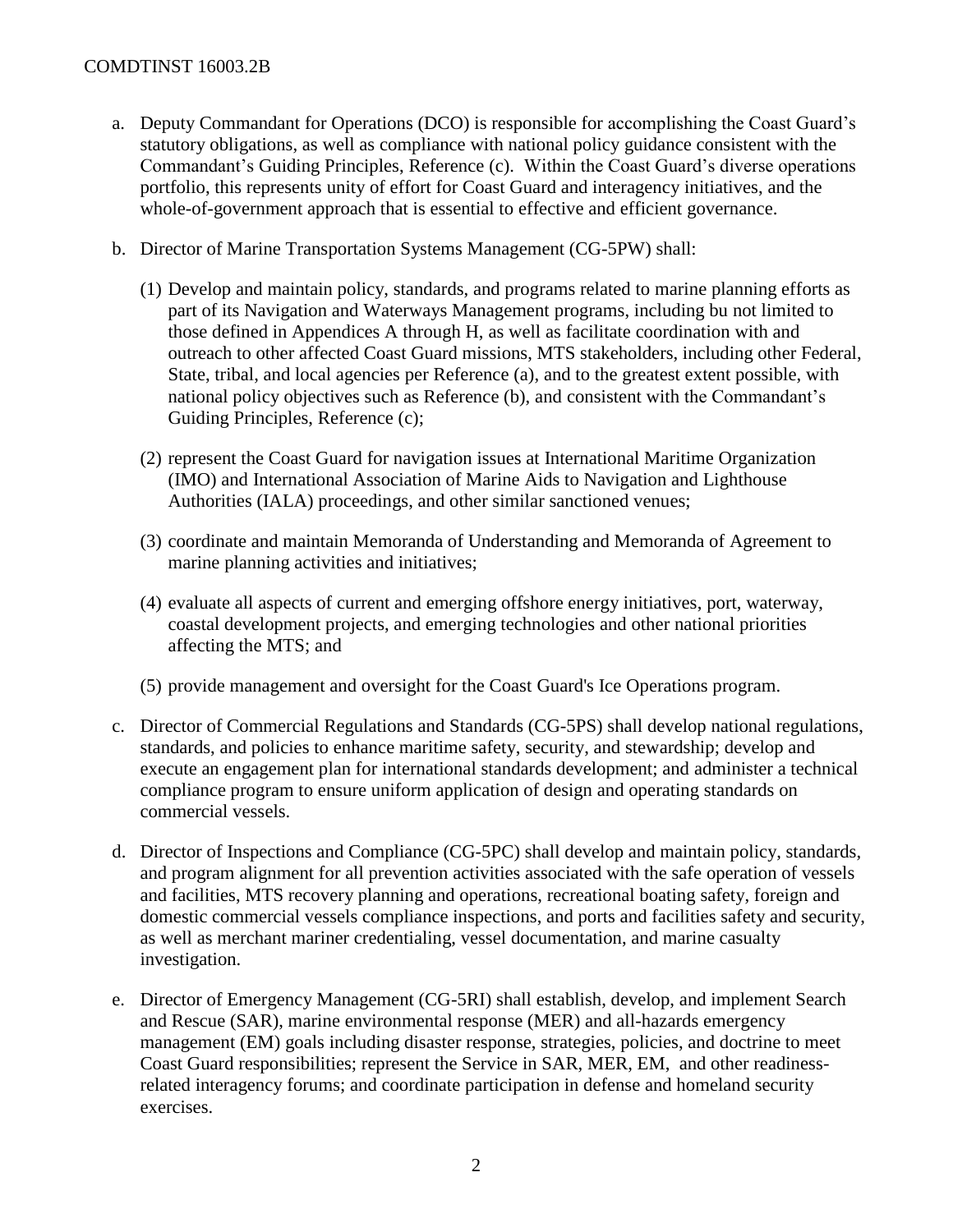- f. Director of Law Enforcement, Maritime Security, and Defense Operations Policy (CG-5RE) shall provide guidance and support to marine planning activities that affect Maritime Law Enforcement (including living marine resources), Maritime Security Operations, and Defense Operations programs.
- g. Director of Emerging Policy Staff (CG-DCO-X) shall identify emerging policy issues affecting the MTS and other Service goals and objectives and assist program managers in defining strategic, actionable goals to respond to those issues in a manner consistent with Service policy. CG-DCO-X shall also coordinate interagency ocean-related policy matters and issues, including those related to the Ocean Policy Committee and any of its subgroups, as established and discussed in Reference (b).
- h. Assistant Commandant for Intelligence shall support as needed the vetting and validation of data or information released for marine planning objectives.
- i. Area commanders shall ensure appropriate participation and support for marine planning and implementation. To the extent that any regional planning area overlaps more than one district boundary, Area commanders will determine who should represent the Coast Guard (if any and as appropriate) and shall designate a contact at the Area for program oversight and coordination among Districts, and with Headquarters.
- j. District commanders shall:
	- (1) coordinate Waterways Analysis and Management System (WAMS) per Appendix A, Navigation Safety Risk Assessments (NSRA) per Appendix B, and Waterway Suitability Assessments (WSA) per Appendix C, as may be required;
	- (2) implement navigation safety schemes such as anchorages, Regulated Navigation Areas (RNA), Limited Access Areas (LAA), and other means within their authority;
	- (3) conduct Port Access Route Studies (PARS) per Appendix D to determine whether existing regulations should be revised to improve navigation safety due to factors such as increased vessel traffic, changing vessel traffic patterns, conflicting off-shore uses, weather conditions, and other navigational challenges;
	- (4) make use of Marine Planning Guidelines per Appendix E when appropriate;
	- (5) participate in marine planning events and forums structured to carry out national and regional policy guidance in their Areas of Responsibility (AOR) per Appendix F; and
	- (6) develop policy to support marine planning and related activities, and initiatives within their AOR.
- k. Coast Guard Navigation Center (NAVCEN) shall:
	- (1) support Automatic Identification System (AIS) data collection and sharing requirements per Reference (d);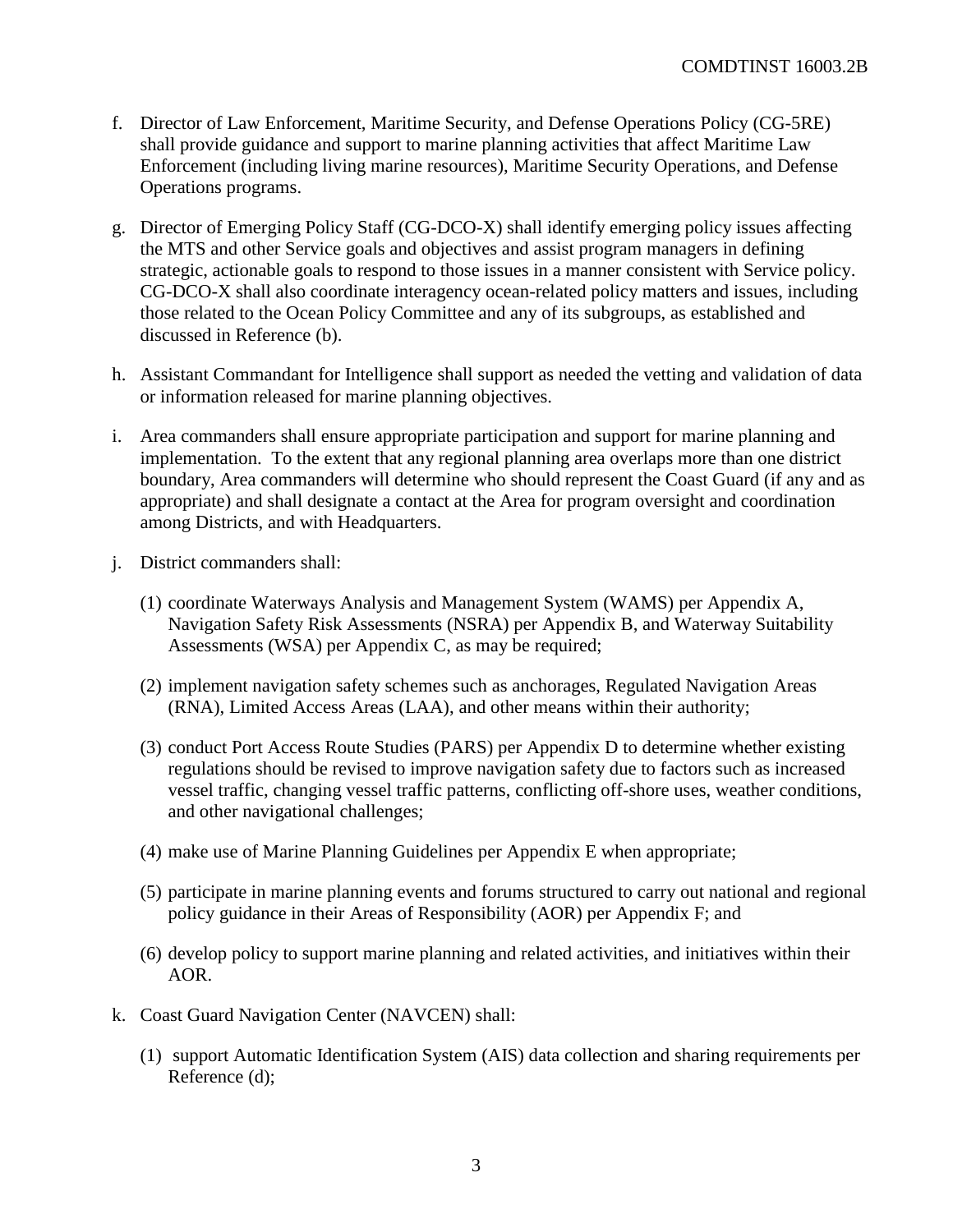- (2) support WAMS and PARS with analysis products; and
- (3) coordinate Port and Waterways Safety Assessments (PAWSA) per Appendix G.
- l. Sector commanders, commanding officers, and officers in charge shall support headquarters, area, and district marine planning efforts, studies conducted in their AOR, and other initiatives as directed. These may include PAWSA workshops, PARS, NSRAs or WSAs, and outreach via Area Committees and Harbor Safety Committees (HSC) per Appendix H, and other pertinent initiatives as directed.
- 3. DIRECTIVES AFFECTED. Marine Planning to Operate and Maintain the Marine Transportation System (MTS) and Implement National Policy, COMDTINST 16003.2A, of 16 November 2016, is cancelled and superseded.
- 4. DISCUSSION.
	- a. The Coast Guard is organized, trained, equipped, and funded to carry out statutory responsibilities per Reference (a). Marine planning is a broad description of the fundamental management activity that helps enable the Coast Guard to effectively and efficiently meet these requirements. Effective maritime governance has always been, and will continue to be, integral to meeting Service responsibilities. There are several continuing activities that encompass the Coast Guard's core marine planning processes.
	- b. The Coast Guard plays an important role in maritime governance per Reference (e); marine planning per References (f) and (g); and the MTS per References (h), (i), and (j); Aids to Navigation (ATON) system administration per Reference (k); permitting bridge construction and regulating drawbridge operations per Reference (l); and numerous other actions that are guided by various other Coast Guard Directives. The Coast Guard's broad authorities, expansive network of interagency, military, and industry relationships, unique operational capabilities and presence, and international partnerships enable it to execute daily, steady-state operations and respond to major incidents. It requires prioritization and uniformity throughout the Coast Guard and coordination of ongoing and projected activities with other stakeholders in shaping a consistent national approach, while affording operational commanders necessary flexibility to accommodate unique regional factors. A comprehensive and well integrated concept for these governance responsibilities, within the bounds of existing Coast Guard statutory authorities, applied to the ocean, coastal, the Great Lakes, and inland waterways, will have positive impacts across all Coast Guard mission areas.
	- c. Executive Orders and other directives provide policy guidance that often influence Coast Guard planning and operations. For example, Reference (b) directs Federal departments and agencies to advance the economic, security and environmental interests of the United States in the maritime regions by balancing sustainable economic development and growth with the protection and preservation of the marine environment. This Policy and other directives provide additional considerations for the Coast Guard to apply in its ongoing marine planning activities. Although the Coast Guard is actively pursuing development and maintenance of the MTS, the Service must be attuned to other emerging requirements such as renewable energy development, hydrokinetics, and aquaculture, while continually engaging industry, academia, and all marine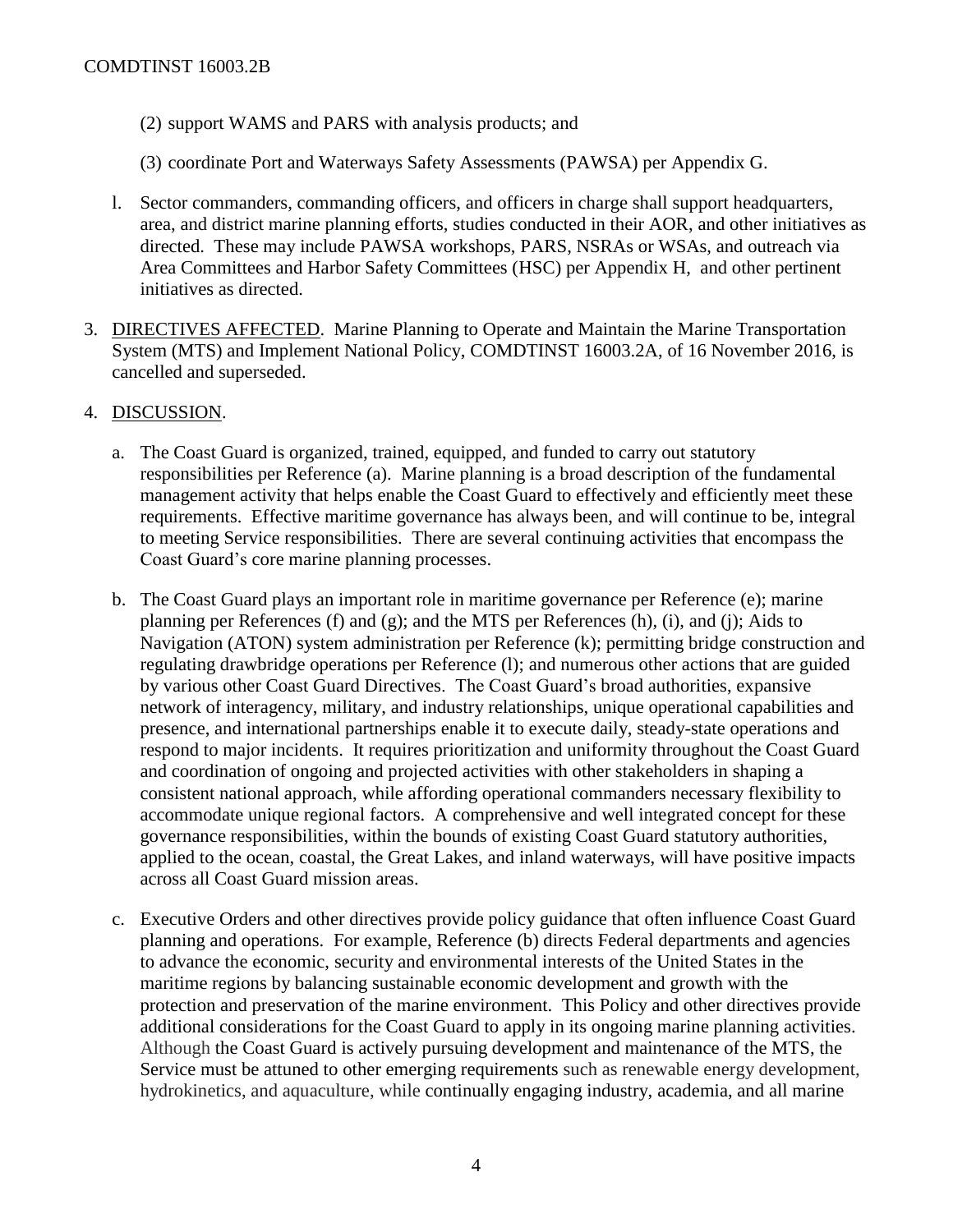environment stakeholders to ensure the safety, security, and stewardship of the Nation's waters, including the polar regions.

- d. The Coast Guard will continue to play a critical role in shaping the Nation's activities in the marine environment. The Coast Guard will promote a safe, secure, efficient, environmentally sound, and resilient MTS by focusing on risk management and hazard prevention, including development and enforcement of routing measures, safety and security standards, contingency planning, and incident management. The Coast Guard's marine planning processes and tools will define and analyze requirements to shape decision-making. The Coast Guard will support existing and evolving requirements involving traditional and renewable energy and other emerging changes in ship design and construction, construction and operation of coastal and offshore facilities and other infrastructure, and the safe and secure transportation of energy products. The Coast Guard will participate in planning entities as appropriate to carryout statutory obligations and national policy objectives to the greatest extent possible.
- 5. DISCLAIMER. This guidance is not a substitute for applicable legal requirements, nor is it itself a rule. It is intended to provide operational guidance for Coast Guard personnel and is not intended to nor does it impose legally-binding requirements on any party outside the Coast Guard.
- 6. MAJOR CHANGES. Major changes in this update include guidance for the transition from the National Ocean Policy to the Ocean Policy to Advance the Economic, Security, and Environmental Interests of the United States discussed in Reference (b), as well as other emerging policy implementation within authorized MTS programs.

## 7. ENVIRONMENTAL ASPECT AND IMPACT CONSIDERATIONS.

- a. The development of this Instruction and the general policies contained within it have been thoroughly reviewed by the originating office in conjunction with the Office of Environmental Management, Commandant (CG-47). This Instruction is categorically excluded under current Department of Homeland Security (DHS) categorical exclusion (CATEX) A3 from further environmental analysis in accordance with "Implementation of the National Environmental Policy Act (NEPA)," DHS Instruction Manual 023-01-001-01 (series).
- b. This Instruction will not have any of the following: significant cumulative impacts on the human environment; substantial controversy or substantial change to existing environmental conditions; or inconsistencies with any Federal, State, or local laws or administrative determinations relating to the environment. All future specific actions resulting from the general policy in this Instruction must be individually evaluated for compliance with the National Environmental Policy Act (NEPA), Department of Homeland Security (DHS) and Coast Guard NEPA policy, and compliance with all other applicable environmental mandates.
- 8. DISTRIBUTION. No paper distribution will be made of this Instruction. An electronic version will be located on the following Commandant (CG-612) websites. Internet: [http://www.dcms.uscg.mil/directives/,](http://www.dcms.uscg.mil/directives/) and CGPortal: [https://cgportal2.uscg.mil/library/directives/SitePages/Home.aspx.](https://cgportal2.uscg.mil/library/directives/SitePages/Home.aspx)
- 9. RECORDS MANAGEMENT CONSIDERATIONS. This Instruction has been thoroughly reviewed during the directives clearance process, and it has been determined there are no further records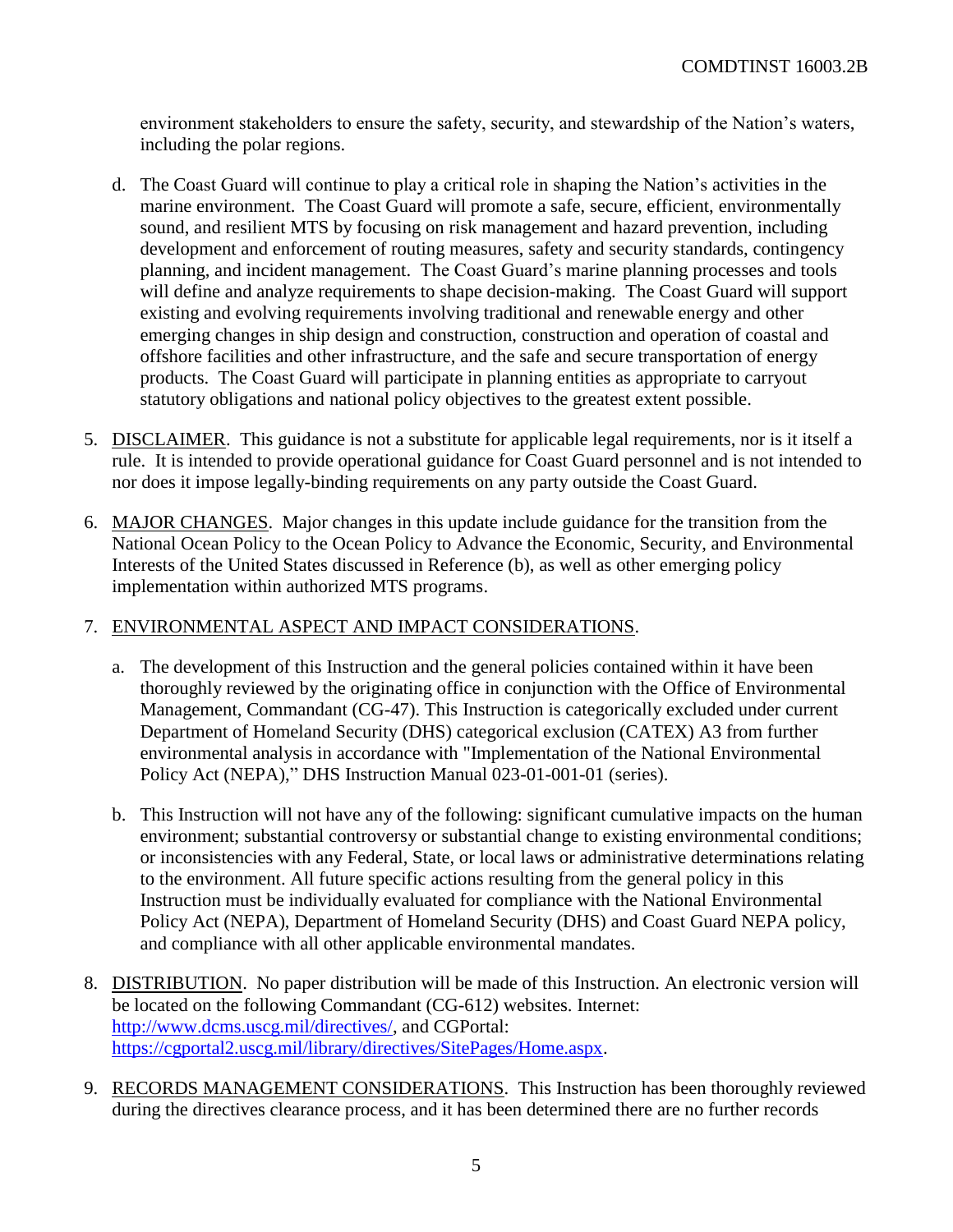scheduling requirements, in accordance with Federal Records Act, 44 U.S.C. 3101 et seq., NARA requirements, and Information and Life Cycle Management Manual, COMDTINST M5212.12 (series). This policy does not have any significant or substantial change to existing records management requirements.

- 10. FORMS/REPORTS. None.
- 11. REQUEST FOR CHANGES. Units and individuals may recommend changes via the chain of command to the Office of Navigation Systems (CG-NAV).

MICHAEL D. EMERSON /s/ Director, Marine Transportation Systems U. S. Coast Guard

- Appendix A Waterways Analysis and Management System (WAMS)
- Appendix B Navigation Safety Risk Assessment (NSRA)
- Appendix C Waterway Suitability Assessment (WSA)
- Appendix D Port Access Route Studies (PARS)
- Appendix E Marine Planning Guidelines
- Appendix F Maritime Planning Entities
- Appendix G Ports and Waterways Safety Assessments (PAWSA)
- Appendix H Harbor Safety Committees (HSC)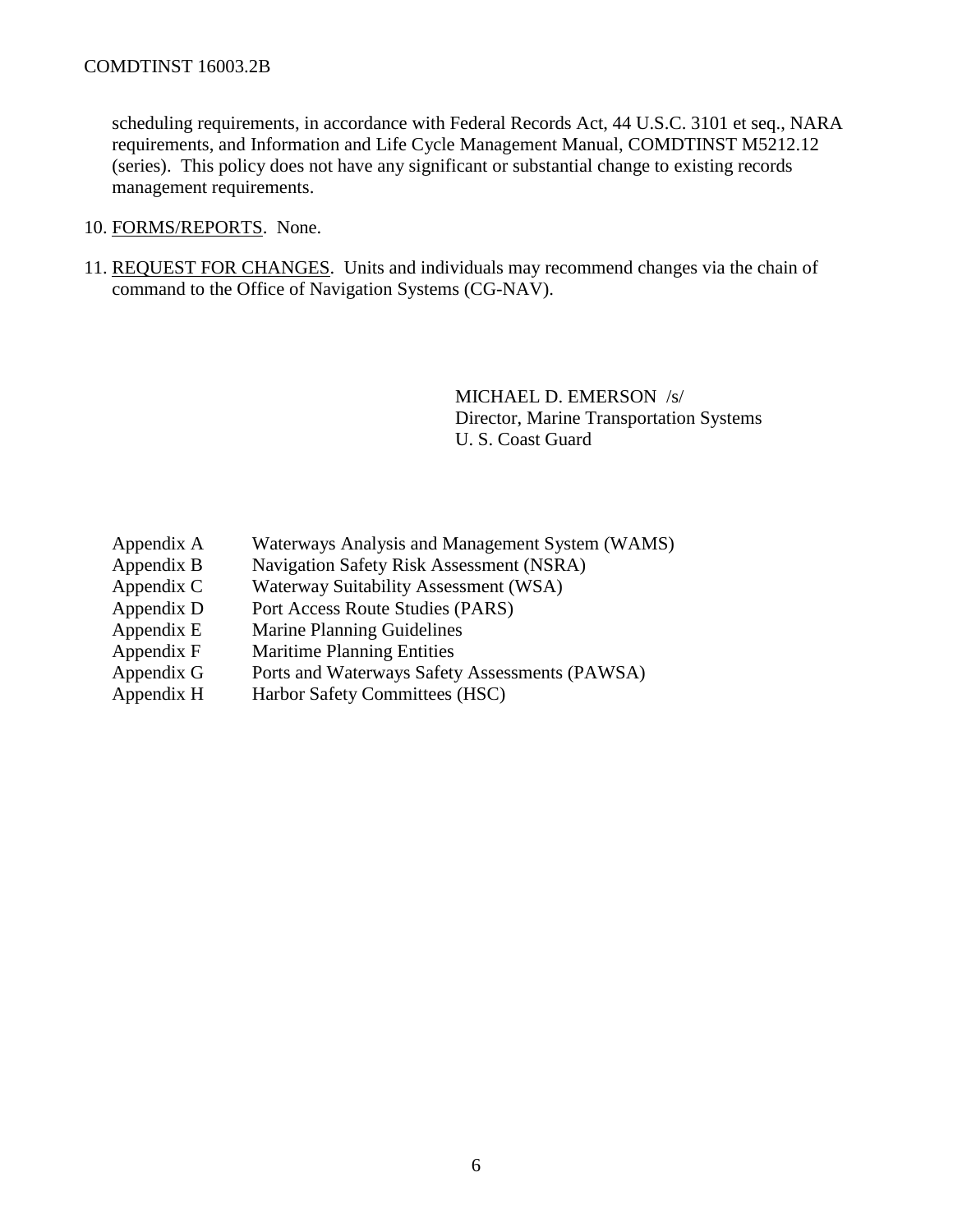## **APPENDIX A. WATERWAYS ANALYSIS AND MANAGEMENT SYSTEM (WAMS)**

1. **Overview.** Periodically, the Coast Guard conducts a Waterways Analysis and Management System (WAMS) study to validate the adequacy of the existing Aids-to-Navigation (ATON) system. The WAMS study focuses on the existing ATON system, channel framework, marine casualty information, port/harbor resources, changes in marine vessel usage (both recreational and commercial), user capabilities, training and carriage requirements, available technology, environmental considerations, stakeholder feedback, and planned developments. WAMS is the cornerstone of navigable waterway design, which seeks to continuously improve service delivery for marine safety information, modernize the ATON system, and improve communications with Marine Transportation System (MTS) stakeholders. This involves several steps as discussed in this Appendix.

## 2. **Preparation.**

- a. Review WAMS Completions Guide -1996/WAMS Completion Guide Changes Nov 2000;
- b. Review initial/latest WAMS Report and accompanying information for subject waterway; and
- c. Announce WAMS Study in Local Notice to Mariners (LNM).
- d. Contact NAVCEN for risk assessment and geospatial information system (GIS) products and support.

### 3. **Soliciting User Input.**

- a. Develop user survey;
- b. Develop stakeholder list;
- c. Conduct public/stakeholder outreach (to include survey distribution);
- d. Advertise WAMS Study via radio/newspaper/web site/etc.;
- e. Hold public WAMS meetings to discuss stakeholder's concerns;
- f. Maintain WAMS bridge logbook to document radio conversations relating to ATON;
- g. Conduct user rides;
- h. Contact the local Vessel Traffic Service (if applicable);
- i. Contact facility managers; and
- j. Contact U.S. Army Corps of Engineers (USACE) and Port Authorities.

#### 4. **Waterway Research.**

- a. Query Marine Information for Safety and Law Enforcement (MISLE) and State/Local databases for CAG (Collisions, Allisions, and Groundings) data and other information related to the WAMS study area;
- b. Contact all Coast Guard units in WAMS study area for CAG data and other information;
- c. Collect AIS traffic, environmental, maritime planning, hydrographical, and cargo data;
- d. Review Coast Pilot and identify updates that may be required to update Coast Pilot based on your research;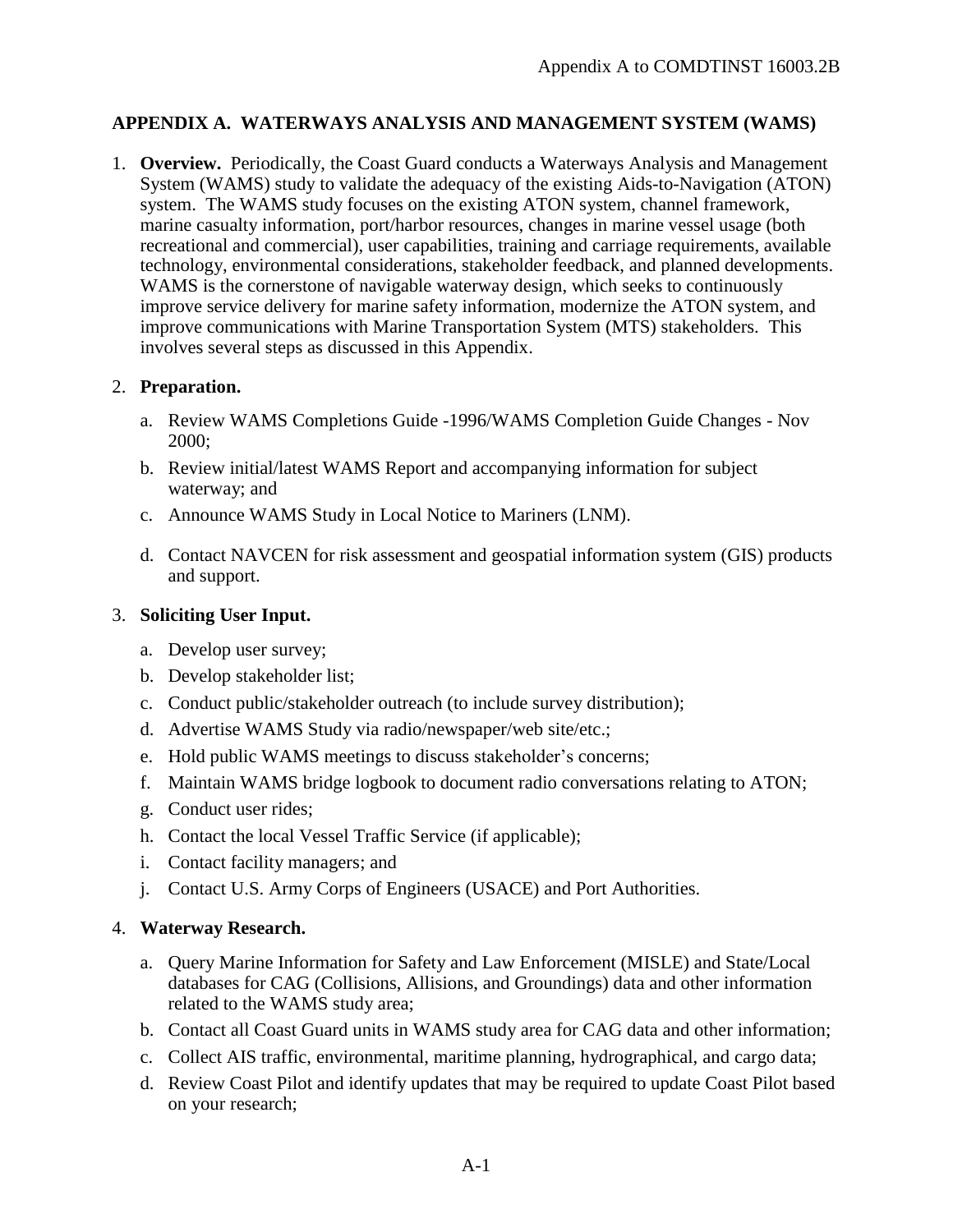- e. Review bridge clearance information and drawbridge operating schedule (if applicable);
- f. Review 33 CFR Part 334 (Danger Zones and Restricted Areas);
- g. Review 33 CFR Part 109-110 (Anchorages);
- h. Review 33 CFR Part 165 (Regulated Navigation Areas);
- i. Review traffic patterns;
- j. Obtain/plot casualty data and note trends;
- k. Review nautical charts, the Coast Guard Light List, and Aid To Navigation Information System (ATONIS) information to check for any discrepancies between published information and actual conditions; and
- l. Review applicable PARS data.

## 5. **Review of ATON.**

- a. Review aid discrepancies and note trends;
- b. Review environmental factors;
- c. Review pending projects for the WAMS area;
- d. Review private ATON;
- e. Review luminous ranges of ATON;
- f. Review channel surveys;
- g. Analyze minor and major aids to determine adequacy;
- h. Evaluate accuracy and range of DGPS;
- i. Review ATON servicing assignments; and
- j. Review Level of Service for specified waterway type, and ensure ATON system is providing as appropriate.

## 6. **WAMS Report.**

- a. Analyze collected data and information;
- b. Determine waterway criticality;
- c. Write WAMS Report;
- d. Submit Coast Pilot Report to the Office of Coast Survey on-line http://ocsdata.ncd.noaa.gov/idrs/discrepancy.aspx, if needed; and
- e. Complete action summary.

## 7. **Submission.**

- a. Complete chartwork;
- b. Forward WAMS Report to District (dpw). Attn: WAMS Officer via First Class mail; and
- c. Provide feedback to the users upon receipt of WAMS Board results from District.

For more information on the Waterways Analysis and Management System, see WAMS Completions Guide -1996 / WAMS Completion Guide Changes Nov 2000.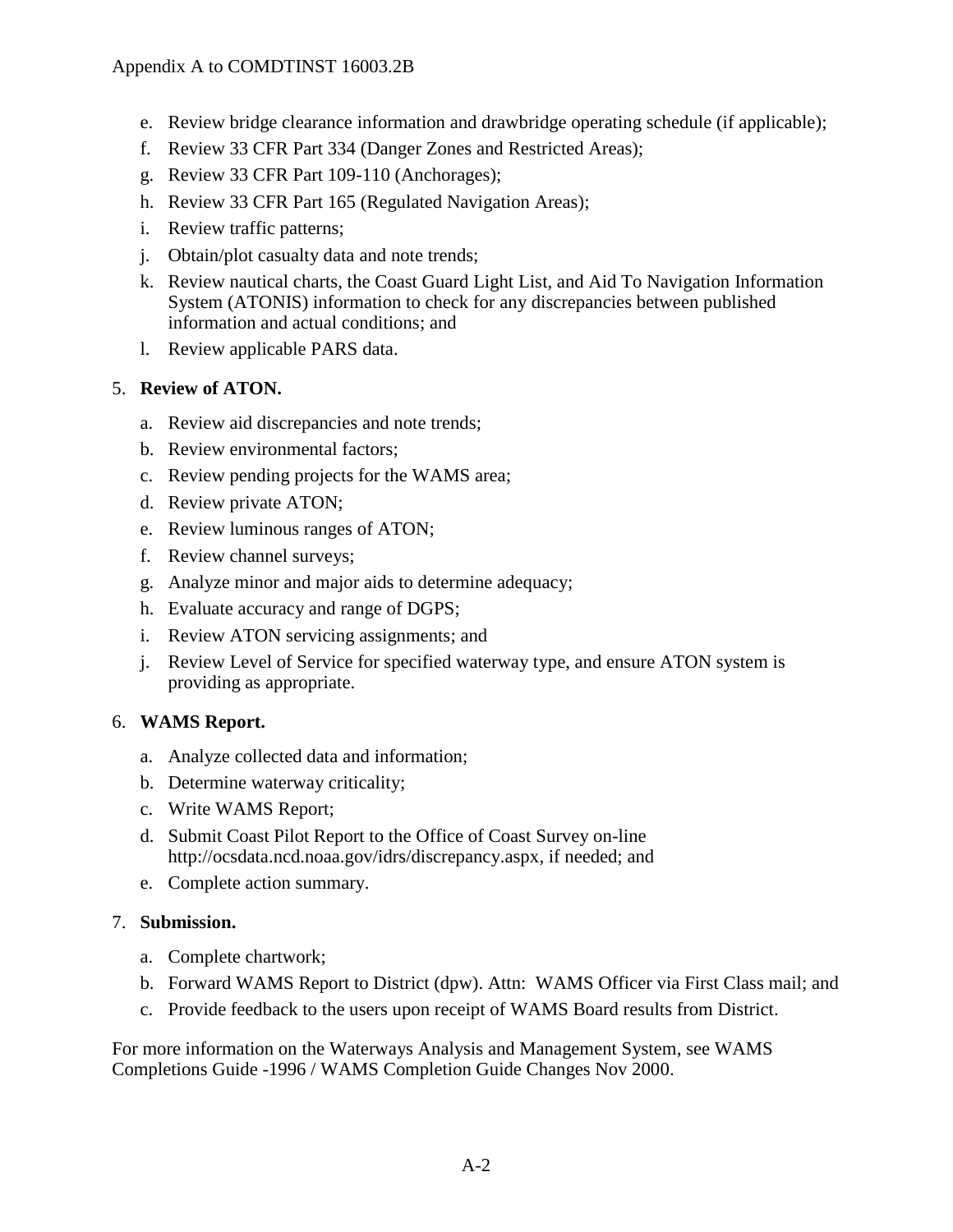# **APPENDIX B. NAVIGATION SAFETY RISK ASSESSMENT (NSRA)**

- 1. **Overview.** The U.S. Coast Guard is the navigation safety expert for the Federal Government and serves as its navigation safety center of excellence. The appropriate Coast Guard unit, i.e., Sector, District, Area, or Headquarters, conducts or reviews navigation safety risk assessments (NSRA) at the request of, or in response to, a permitting agency that is considering a project proposal from an applicant that will place a structure on or near the navigable waters of the United States. The permitting agencies most frequently permitting these structures are the U.S. Army Corps of Engineers (USACE), Coast Guard, and Bureau of Ocean Energy Management (BOEM). The Coast Guard's role as a cooperating agency is limited to supporting the permitting agency; the Coast Guard is rarely the permitting agency. The scope and breadth of projects associated with these applications range from simple piers at a local marina, to bridges, large waterfront facilities such as liquefied natural gas terminals or offshore renewable energy installations such as offshore wind farms. The appropriate Coast Guard unit will advise the permitting agency of potential impacts to navigation safety that might result from approval of a proposed project. The advice might include recommended mitigation measures the applicant should take to reduce or alleviate hazards to navigation expected because of the proposed project.
- 2. **Tools.** The following tools follow a continuum with progressive levels of review:
	- a. Initial Screenings are a "first look" at applications for a project, done to identify projects that may have risk and require an assessment. It is conducted when the Coast Guard receives correspondence or public notice of a permit application under consideration by a permitting agency. This readily identifies potential or actual risks and determines whether a navigation safety risk assessment is needed. If the Coast Guard determines that no further assessment is necessary, the permitting agency is notified, and the situation is monitored as needed.
	- b. Basic Navigation Safety Risk Assessments are conducted when it has been determined from the initial screening that there may be an adverse effect on safety of navigation, but not enough to require the five-step risk assessment. The basic navigation safety risk assessment is commonly sufficient for minor projects, and typically handled at the Captain of the Port (COTP) level, but might be appropriate for major projects given the nature of the risk. Six criteria are used to explore risk associated with a particular project application:
		- (1) Location;
		- (2) Vessel traffic;
		- (3) Response;
		- (4) Anticipated environmental factors;
		- (5) Severe and sudden environmental factors; and
		- (6) Hydrological effects to waterway.
	- **c.** Five-Step Navigation Safety Risk Assessments are conducted when the initial screening or basic navigation safety risk assessment concludes that a more thorough, qualitative risk assessment is warranted, but does not meet the requirements to conduct a formal navigation safety risk assessment. This assessment highlights how different factors relate to a project's potential effect on navigation safety. The risk model provides an initial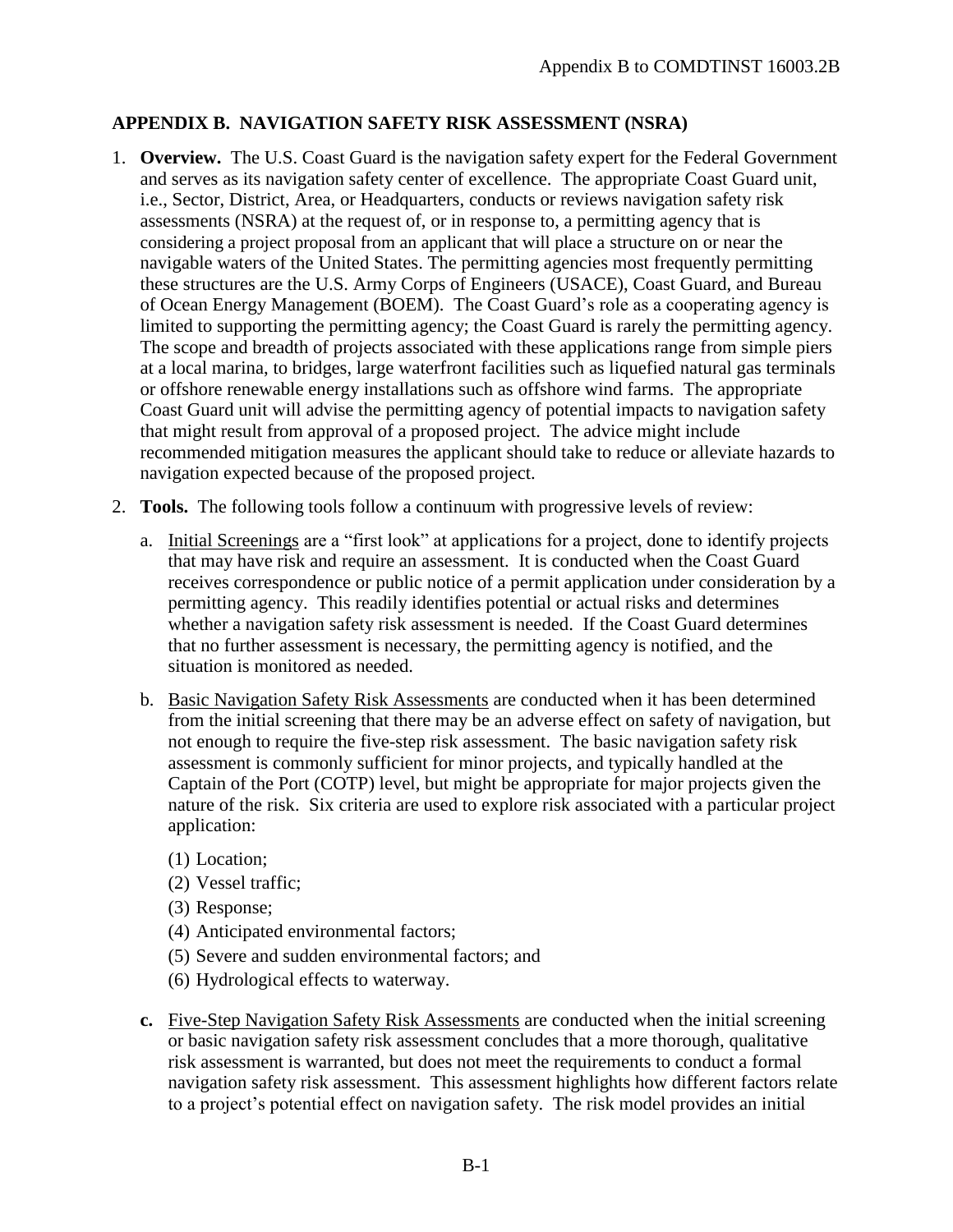assessment of navigation safety risk. It does not replace an extensive risk assessment based on complete analysis of all available data. The five-step assessment uses three broad categories to assess how different factors relate to a project's potential effect on navigation safety. These categories are:

- (1) Location;
- (2) Activity; and
- (3) Environmental conditions associated with the proposed project.

The Five Step Risk Assessment Tool may be found at

[https://cg.portal.uscg.mil/units/cgwwm1/WWMPolicy%20Library/3-71\\_7%205-](https://cg.portal.uscg.mil/units/cgwwm1/WWM%20Policy%20Library/3-71_7%205-Step%20Navigation%20Safety%20Risk%20Assessment%20Tool.xltm) [Step%20Navigation%20Safety%20Risk%20Assessment%20Tool.xltm.](https://cg.portal.uscg.mil/units/cgwwm1/WWM%20Policy%20Library/3-71_7%205-Step%20Navigation%20Safety%20Risk%20Assessment%20Tool.xltm) The information required to complete the risk assessment is normally contained in the public notice of the permit application, the appropriate charts, and the Waterways Management staff expertise. For additional information, contact the project officer from the lead Federal agency.

- (1) Open the risk model and enable macros if necessary to use the spreadsheet. Save the spreadsheet locally;
- (2) Complete the project information section;
- (3) Complete the risk assessment worksheets;
- (4) Recommend a permit action; and
- (5) Print the report.
- d. Formal Navigation Safety Risk Assessments are for major projects of unique or extraordinary nature. A major project of unique or extraordinary nature is the scope of the project or anticipated level of risk to safety of navigation cannot be determined using the five-step risk assessment. It is an in-depth analysis of a project that is completed by the applicant. The Coast Guard may recommend that the project permitting agency require the permit applicant to conduct a formal risk assessment if the initial screening or reevaluation suggests that the project could adversely affect safety of navigation to determine the scope and degree of those impacts. It also determines if the project is enforceable within the scope of public interest factors that the Coast Guard has statutory and regulatory authority to protect. The formal assessment should consider public interest factors that are limited to reducing the possibility of
	- (1) Injury or loss of life;
	- (2) Damage or loss of vessels, cargo, or structures in, on, or immediately adjacent to the navigable waters of the United States; and
	- (3) Damage to the marine environment from navigation incidents reasonably expected to result if the project is approved.

The Coast Guard will review the NSRA and provide its recommendations concerning the level of risk and mitigation measures that the assessment identifies.

For more information on the conducting of Navigation Safety Risk Assessments, see Waterways Management (WWM): Navigation Safety Risk Assessments Tactics, Techniques, and Procedure (TTP), CGTTP 3-71.7.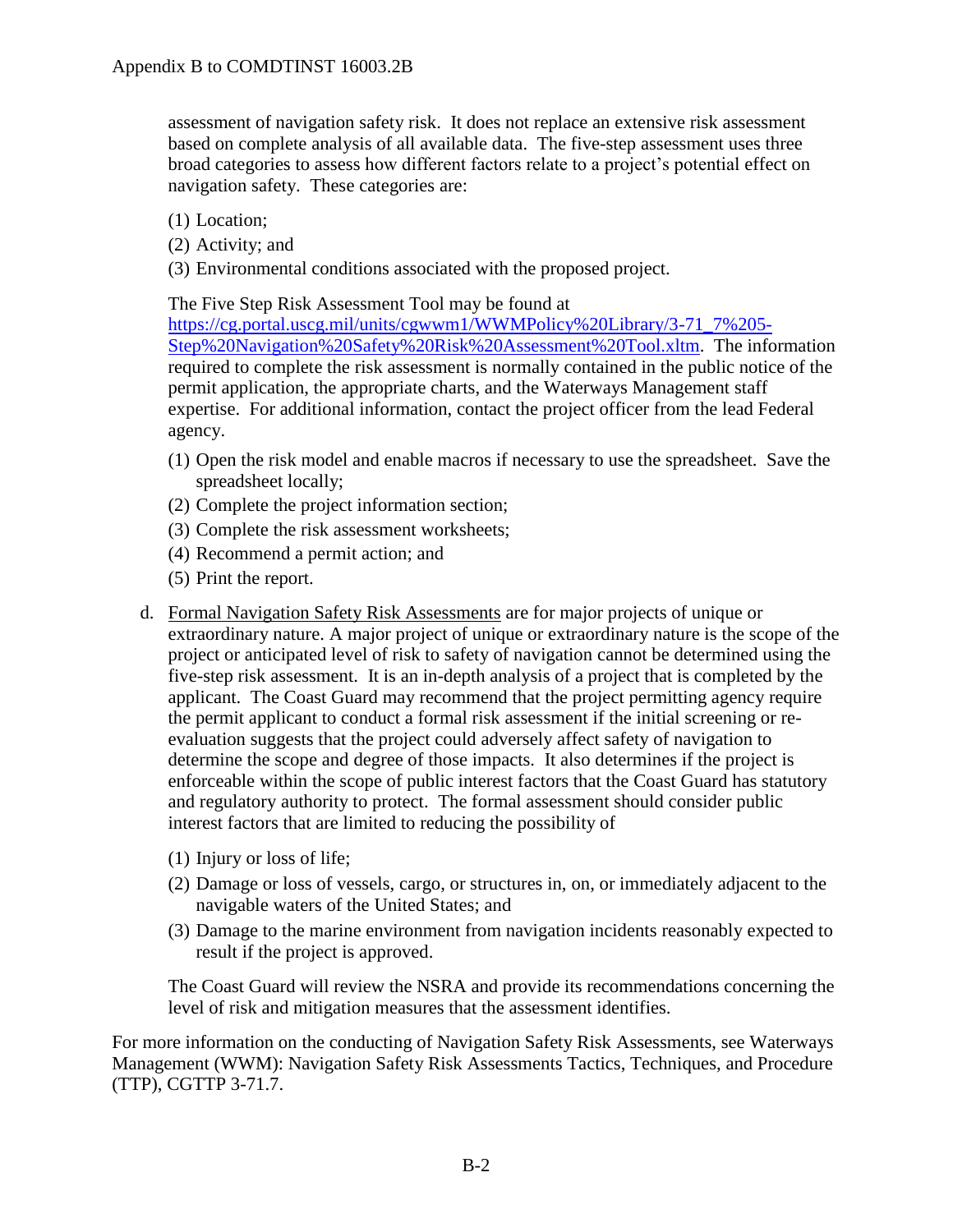# **APPENDIX C. WATERWAY SUITABILITY ASSESSMENT (WSA)**

1. **Overview.** The Coast Guard Captain of the Port (COTP) uses the Waterway Suitability Assessment (WSA) to assist in making a determination on the suitability of the waterway for Liquefied Natural Gas (LNG) marine traffic and Liquefied Hazardous Gas (LHG) facilities which are being built or modified in such a way to result in an increase in the size and/or frequency of LNG or LHG marine traffic on the navigable waterway associated with a proposed facility or modification to an existing facility.

### 2. **Application Process.**

- a. Preliminary WSA. A prospective applicant seeking to site, construct, and operate an LNG facility is required to submit a Preliminary WSA, along with the Letter of Intent (LOI), to the COTP of the zone in which the facility is or will be located at or before the time when the applicant begins the Pre-Filing period with Federal Energy Regulatory Commission (FERC). The main purpose of the Preliminary WSA is for applicants to provide an outline to the COTP of the various risk factors they plan to analyze and the risk analysis methodology they plan to use in the Follow-on WSA. It gives the COTP the opportunity to point out any issues or factors the applicant may have overlooked when considering the various potential safety and security impacts the LNG marine traffic may have on the port and associated waterway(s). It also provides an opportunity for the applicant and the COTP to identify the stakeholders at the port with whom the applicant should consult in developing the Follow-on WSA. The Preliminary WSA is typically a short document, often fewer than 10 pages in length, and provides a brief discussion on the following topics to be addressed and analyzed in the fully developed Follow-on WSA:
	- (1) Port Characterization;
	- (2) Characterization of LNG Facility and LNG Tanker Route;
	- (3) Risk Assessments for Maritime Safety and Security;
	- (4) Risk Management Strategies; and
	- (5) Resource Needs for Maritime Safety, Security, and Response.

In addition to the above, the WSA should have a section listing recommended risk mitigation measures and conclusions.

- b. Follow-on WSA. The applicant must prepare and submit a Follow-on WSA to the COTP. The Follow-on WSA provides a complete analysis of the topics outlined in the Preliminary WSA. It should identify credible security threats and navigational safety hazards for the LNG marine traffic, along with appropriate risk management strategies and the resources needed to carry them out.
- 3. **Review and validation of a WSA.** The COTP shall review and validate the applicant's WSA in cooperation with key stakeholders at the port such as the Harbor Safety Committee, Area Maritime Security Committee, and other stakeholders identified by the COTP (e.g., State and local governments, tribal authorities, appropriate members of the public, etc.).

For more information on the conduct of Waterway Suitability Assessments, please refer to 33 CFR 127.007 - Letter of Intent and Waterway Suitability Assessment; and Guidance Related to Waterfront Liquefied Natural Gas (LNG) Facilities, NVIC 01-11, dated 24 January 2011.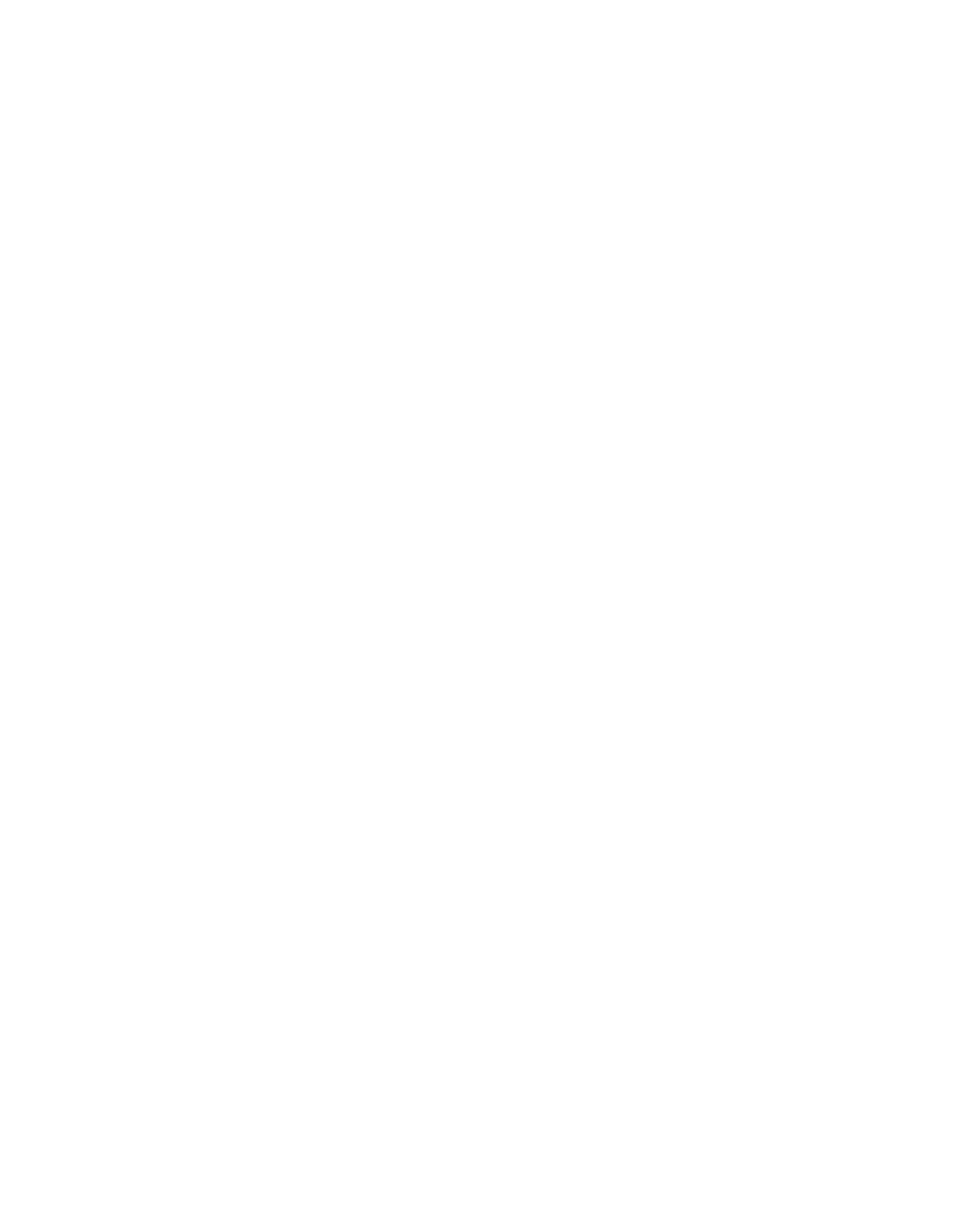# **APPENDIX D. PORT ACCESS ROUTE STUDIES (PARS)**

1. **Overview.** Port Access Route Studies (PARS) are the means by which program managers determine the need to establish traffic routing measures, shipping safety fairways, Traffic Separation Schemes (TSS's), limited access areas, recommended routes. and regulated navigation areas in order to ensure navigational safety in the Nation's off-shore approaches and coastal waters. PARS can serve as justification for regulatory projects or IMO submissions.

### 2. **Ports and Waterways Safety Act (PWSA)(P.L. 95-474, 33 U.S.C. § 1223(c)).**

- a. Under the PWSA the Secretary of Homeland Security may designate or adjust shipping safety fairways and TSS's to provide safe access routes for vessel traffic proceeding to and from ports or places that fall under the jurisdiction of the United States. The Secretary's authority to make these designations or adjustments was delegated to the Commandant, U. S. Coast Guard, in Department of Homeland Security Delegation No. 0170.1. The designation or adjustment of shipping safety fairways and TSS's recognizes the paramount right of navigation over all other uses in the designated areas.
- b. The PWSA requires the Coast Guard to conduct a study of port-access routes before establishing new or adjusting existing fairways or TSS's. A Notice of Study announcing the start of the study must be published in the *Federal Register*. Throughout the study process, the Coast Guard must coordinate with Federal, State, and foreign state agencies (as appropriate) and consider the views of maritime community representatives, environmental groups, and other interested stakeholders. A primary purpose of this coordination is, to the extent practicable, to reconcile the need for safe access routes with other reasonable waterway uses. In addition to aiding the Coast Guard in establishing new or adjusting existing fairways or TSS's, the PARS process may be used to determine and justify if safety zones, security zones, recommended routes, and regulated navigation areas should be created.
- 3. **Objectives.** PARS results help program managers establish traffic routing measures, shipping safety fairways, TSS, limited access areas, recommended routes, and regulated navigation areas. They may provide justification for regulatory projects or IMO submissions. If the PARS recommends vessel routing measures, Commandant (CG-NAV) will validate the recommendations and initiate the Federal rulemaking process and/or IMO's ships routing measures process. The objectives of the PARS are to:
	- a. Determine present traffic density;
	- b. Determine potential traffic density;
	- c. Determine if existing vessel routing measures are adequate;
	- d. Determine if existing vessel routing measures require modifications;
	- e. Determine the type of modifications;
	- f. Define and justify the needs for new vessel routing measures;
	- g. Determine the type of new vessel routing measures; and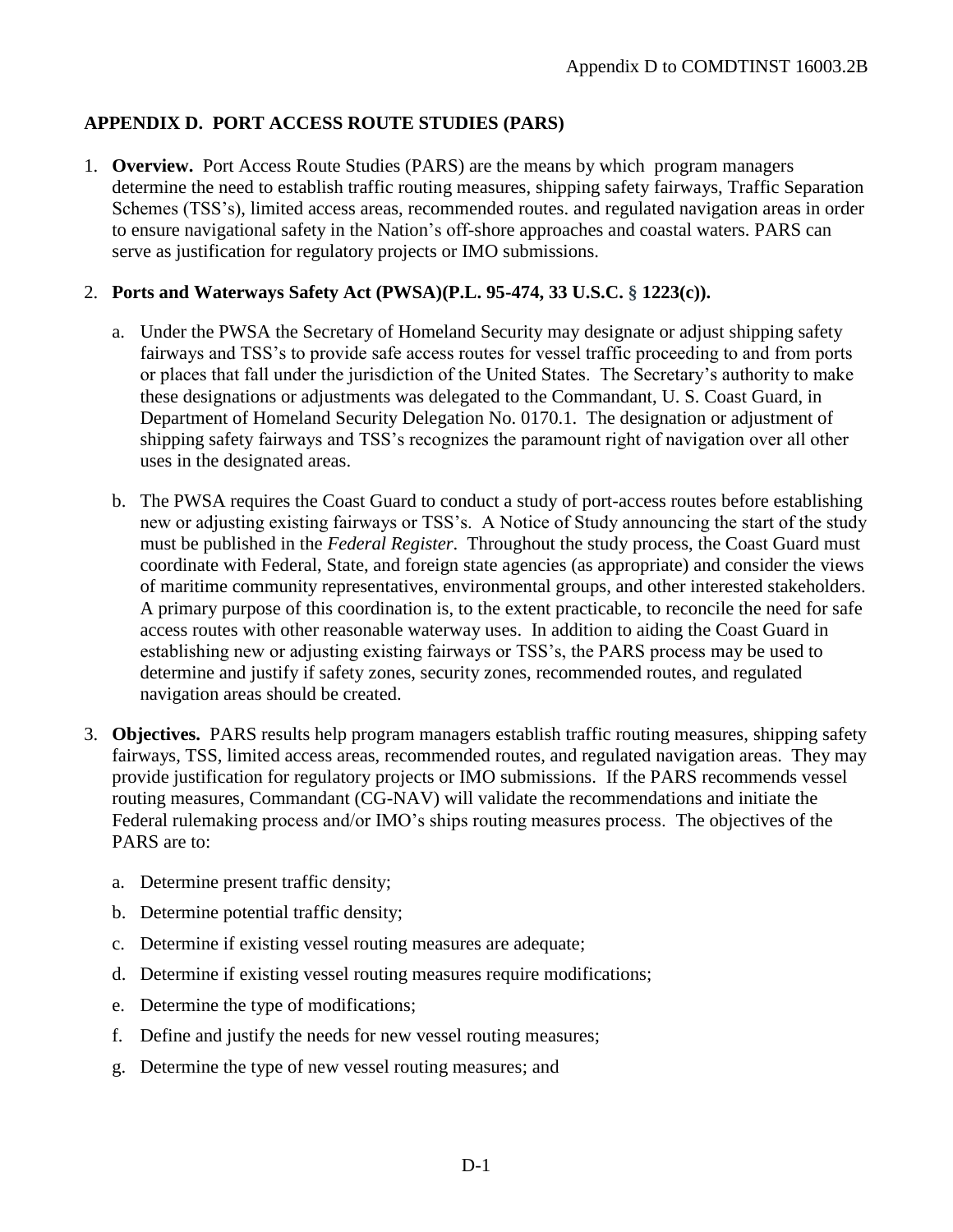h. Determine if the usage of the vessel routing measures must be mandatory for specific classes of vessels.

**Note:** The focus of the PARS is off-shore approaches/coastal waters.

- 4. **Process.** A PARS is conducted at the District level. A Notice of Study (NOS) is first published in the *Federal Register*. Any such notice will identify the study area, provides the reasons for the PARS, and invites public comments and additional information. PARS usually take from 1-2 years to complete. The following outlines the PARS process:
	- a. Determine if a PARS is required. The District Commander must determine if a PARS is required. This decision may be made based on:
		- (1) A request from a private party. This request should propose a study in a particular area, identify problems due to the lack of vessel routing measures, identify problems with existing vessel routing measures, and provide possible solutions or alternatives to the present situation in the waterway;
		- (2) New information. The District Commander is made aware of the need for new or modified vessel routing measures due to increased Outer Continental Shelf (OCS) activities, port development or improvements, increase or decrease in vessel traffic flow and congestion, or any other factors or information deemed appropriate; and
		- (3) A review of previous PARS. The District Commander will review any previous PARS for the identified study area and will determine if any conditions or information has significantly changed enough since the last PARS to justify a new study.
	- b. Identify the study area. The District Commander must identify the applicable geographic study area in offshore approaches and coastal waters. The study area must be large enough to consider all activities that may affect or be affected by new or modified existing vessel routing measures.
	- c. Prepare a draft Notice of PARS. The District Commander will prepare a draft Notice of PARS. The notice will:
		- (1) Delineate the study area and provide a summary of the reasons for the PARS;
		- (2) Invite submission of public comments and additional information. Instructions will be provided on how and where to send comments and information;
		- (3) Present issues and ask specific questions for which we are seeking answers; and
		- (4) Explain any contemplated vessel routing measures and any associated legal effect of those measures.
	- d. Publication of the Notice of PARS. The District Commander will ensure publication of the notice in the *Federal Register*.
	- e. Conduct the Study. There are various methods to conduct a PARS. The following provides a basic framework for conducting the PARS. District Commanders are encouraged to modify or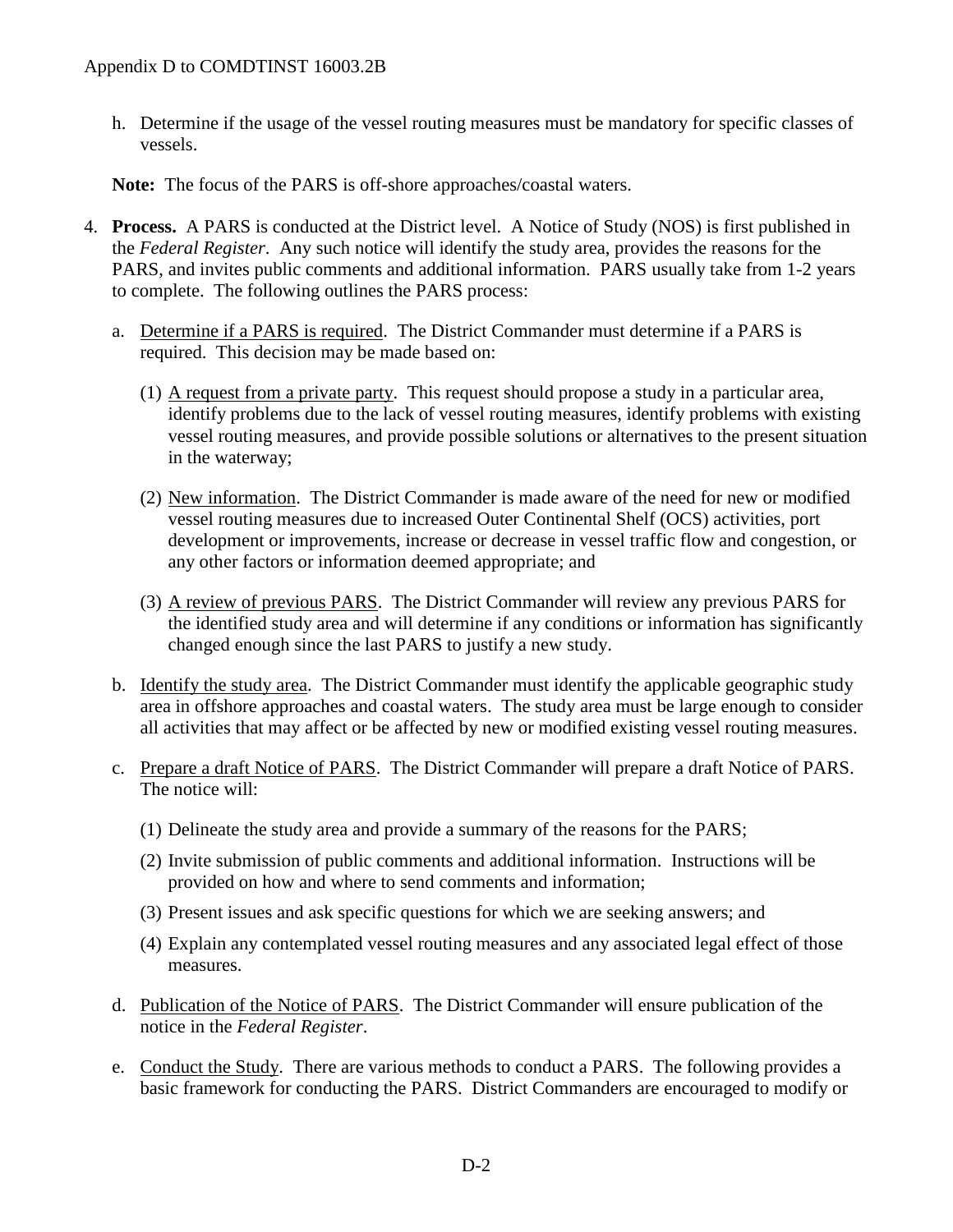expand this framework as necessary and to direct any questions concerning the PARS process to Commandant (CG-NAV). NAVCEN is equipped to assist with risk analysis and GIS products. Persons conducting studies should request assistance when needed either directly with the NAVCEN Waterways Risk Assessment and Support division or via request at [navcen.uscg.gov.](https://navcen.uscg.gov/?pageName=contactUs)

#### (1) Collect and analyze data and other information on:

- (a) Vessel traffic characteristics and trends (both existing and potential), including traffic volume, size and types of vessels, potential interference with the flow of commercial traffic, presence of any unusual cargoes, and other similar information;
- (b) Fishing activity;
- (c) Recreational boating traffic;
- (d) Commercial ferry traffic;
- (e) Military activities;
- (f) Existing and potential OCS resource development activities;
- (g) Environmental information and factors which may be impacted by potential or amended vessel routing measures;
- (h) Underway and projected dredging projects;
- (i) Port development activities;
- (j) Native American Tribal activities and impacts of potential or amended vessel routing measures;
- (k) Economic (costs and benefits) effects and impacts; and
- (l) Any additional information that arises as a result of public comments.
- (2) Notifications and consultations. The District Commander will notify and consult with all Federal, State, tribal, and local government agencies located in or near the PARS study area that may be affected by the results of the PARS. If these actions are unsuccessful at the District level, then the District Commander will notify Commandant (CG-NAV) who will initiate contact and advise the applicable government agencies of the PARS. The District Commander should also notify and consult with representatives of the maritime community, port and harbor authorities/associations, pilot associations, and any other local customer or interest group deemed appropriate.
- (3) Public meetings. The District Commander should conduct public meetings if deemed necessary or if requested by an interested party. When planning any such PARS-related public meeting, a Notice of Meeting must be published in the *Federal Register.*
- (4) Other uses. The District Commander will consider other uses of the marine environment in the PARS area such as:
	- (a) The exploration for or exploitation of oil, gas, or other mineral resources;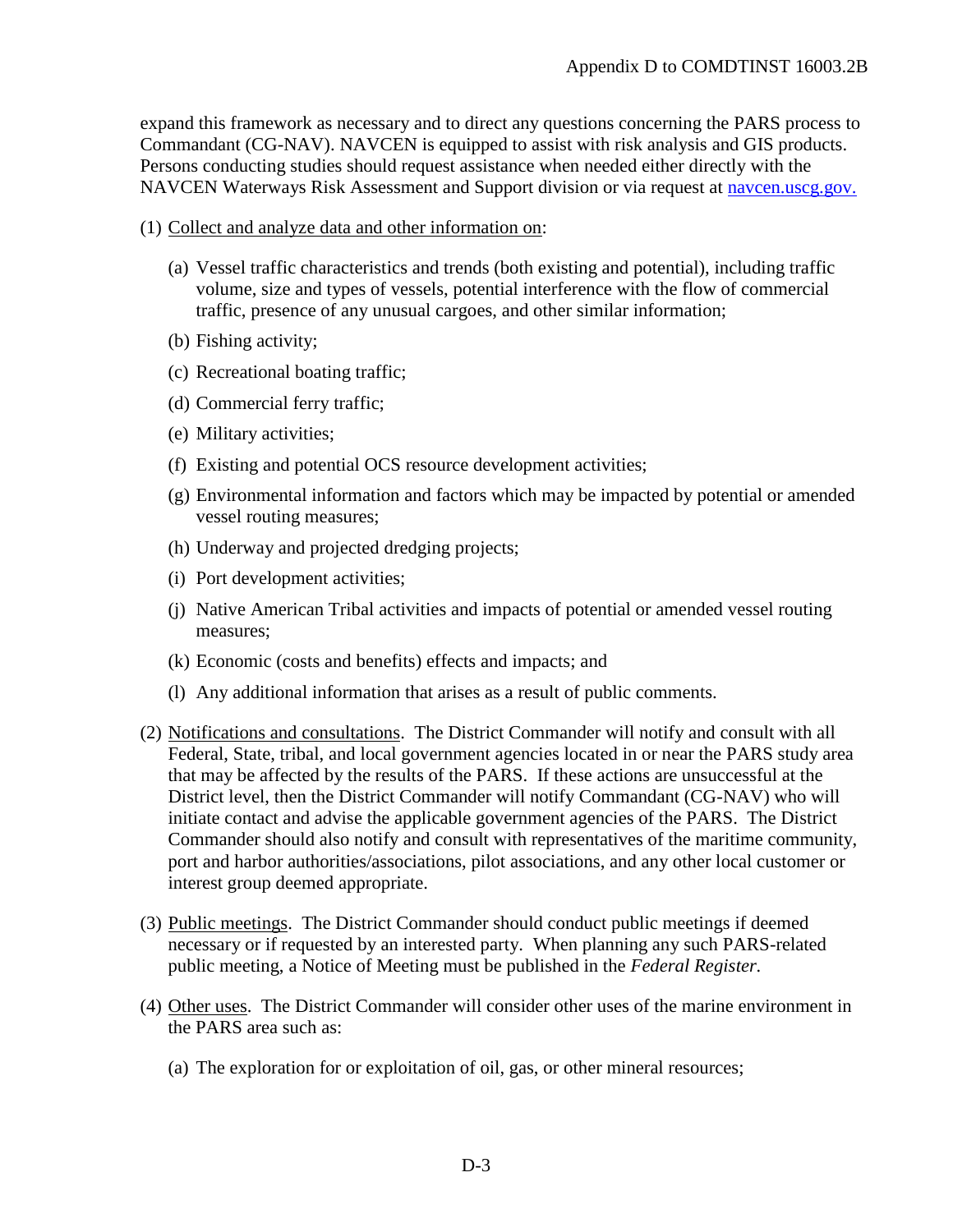- (b) The construction or operation of deepwater ports, renewable energy installations, or other structures on or above the seabed or subsoil of the submerged lands or the OCS of the United States;
- (c) The establishment or operation of marine or estuarine sanctuaries; and
- (d) Activities involving recreational or commercial fishing, boating, or diving.
- (5) Final PARS Report. The District Commander will publish a final PARS report and forward a copy of the report to Commandant (CG-NAV) via First Class mail. The following provides a basic format for the report:
	- (a) Introduction. This provides a general overview of the study;
	- (b) Background. This may include such items as statutory authority, definition of terms, description of study area, and history;
	- (c) Maritime trends and analysis. These may include statistics, projections, and any other pertinent data;
	- (d) New issues;
	- (e) Summary and conclusion;
	- (f) Recommendations;
	- (g) Enclosures, including supporting documents such as other studies; and
	- (h) Appendices, including spreadsheets and charts.

The public may be afforded another opportunity to comment on the Final PARS Report. The District Commander should make this determination based on the level of public participation in the study and the whether there was significant disagreement or controversy on possible outcomes of the study. If another public comment period is warranted, the input received could alter the study results.

- (6) Notice of Study Results. After the PARS is received and reviewed, Commandant (CG-NAV) will work with the District Commander to draft a Notice of Study Results, which will be published in the *Federal Register*. This completes the PARS process; no further public input will be considered.
- (7) Implementation. It is important to note that implementing the results of a PARS could trigger environmental obligations and consultations under the National Environmental Policy Act (NEPA), the Endangered Species Act (ESA), or the Marine Mammal Protection Act (MMPA). District Commanders should consult with a Coast Guard environmental law specialist to ensure these requirements are properly addressed.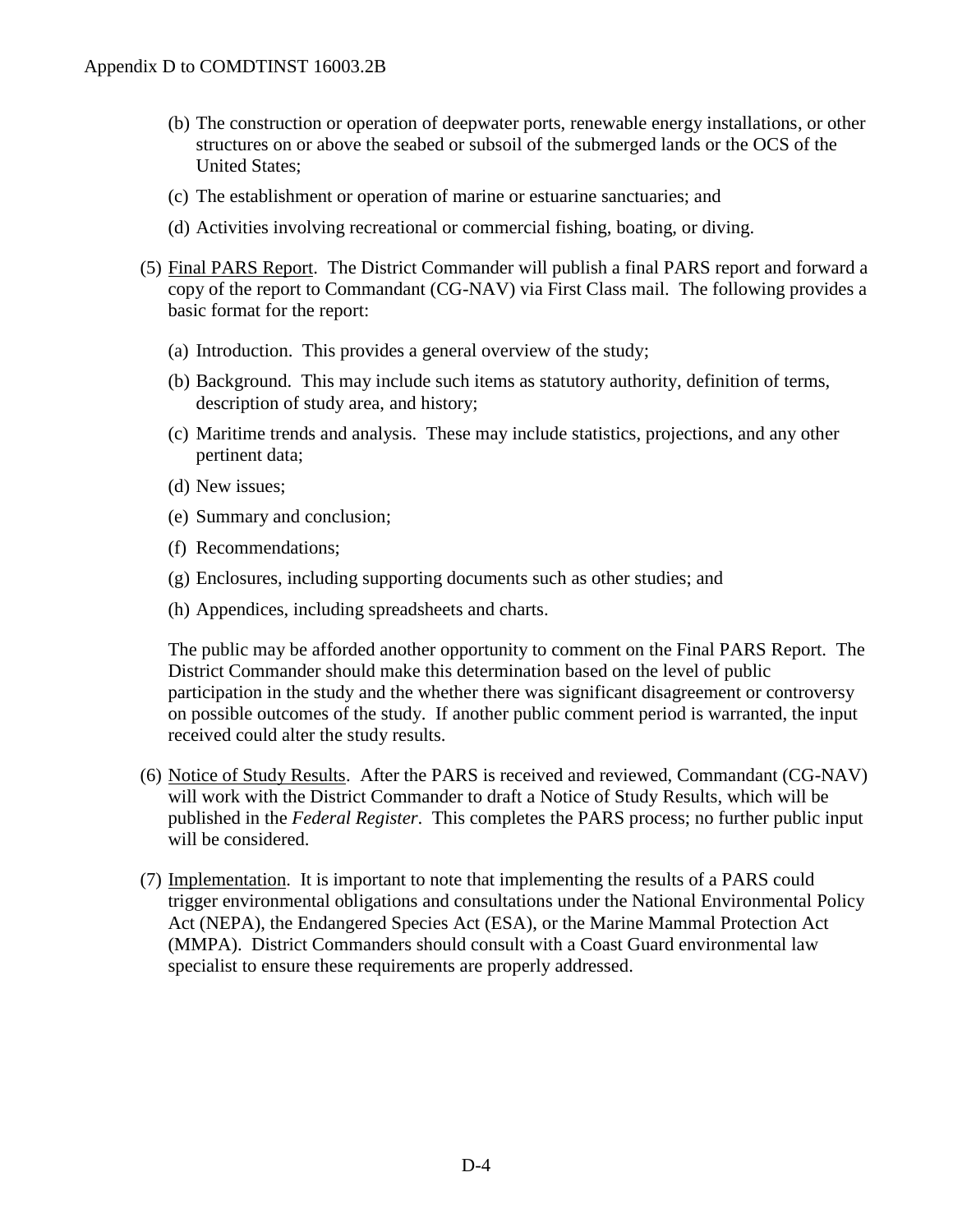# **APPENDIX E. MARINE PLANNING GUIDELINES**

### 1. **Recommended Navigational Safe Distances.**

a. Purpose. These guidelines assist offshore developers and marine planners with their evaluation of the navigational impacts of any projects with multiple permanent fixed structures. The coastal areas include multiple users such as commercial shipping, tug and barge operations, commercial and recreational fishing, research vessels, offshore support vessels, oil and gas exploration and production, sand and gravel mining, offshore wind farms, and aquaculture apparatus. The guidelines consider sea space necessary for ships to maneuver safely, and discuss other factors to be considered when determining appropriate separation distances for the siting of offshore structures near shipping routes and other multiple use areas.

These guidelines are not regulatory. They do not impact the boundaries of any existing leases for site characterization and site assessment activities, but do inform suitability of siting structures within a lease area. These guidelines should be considered during the area identification phase for both unsolicited and solicited development areas and when determining the siting of structures within existing areas. These guidelines also serve as one of the references to inform the Navigation Safety Risk Assessments (NSRA) conducted by developers. As a cooperating agency in the National Environmental Policy Act (NEPA) process, the Coast Guard will request, through the Lead Federal Agency, that the developer complete an NSRA to evaluate potential impacts to navigational safety.

- b. Discussion. There is no international standard that specifies minimum distances between shipping routes and fixed structures. However, it is widely accepted that fixed structures in the offshore environment should not interfere with navigation. Specifically, the following standards were used in the development of the U.S. guidelines:
	- (1) United Kingdom Maritime and Coastguard Agency (MCA) Marine Guidance Note MGN-371, Offshore Renewable Energy Installations (OREIs) - Guidance on UK Navigational Practice, Safety and Emergency Response Issues;
	- (2) The Confederation of European Shipmasters' Associations (CESMA);
	- (3) The World Shipping Council (WSC); and
	- (4) Guidelines for the Design, Marking and Operation of Wind Generators in the Area of Responsibility of the Federal Waterways and Shipping Directorates North-West and North to Guarantee the Safety and Efficiency of Vessel Traffic.
- c. Planning Guidelines. This Appendix provides the general guidelines for the placement of multiple structures near shipping routes and established ships routing measures, and other multiple use areas. These guidelines will result in the lowest level of acceptable risk reduction because they are based on minimum distances for the largest vessels to maneuver safely. Additional mitigation measures should be considered to achieve a low level of navigational safety risk.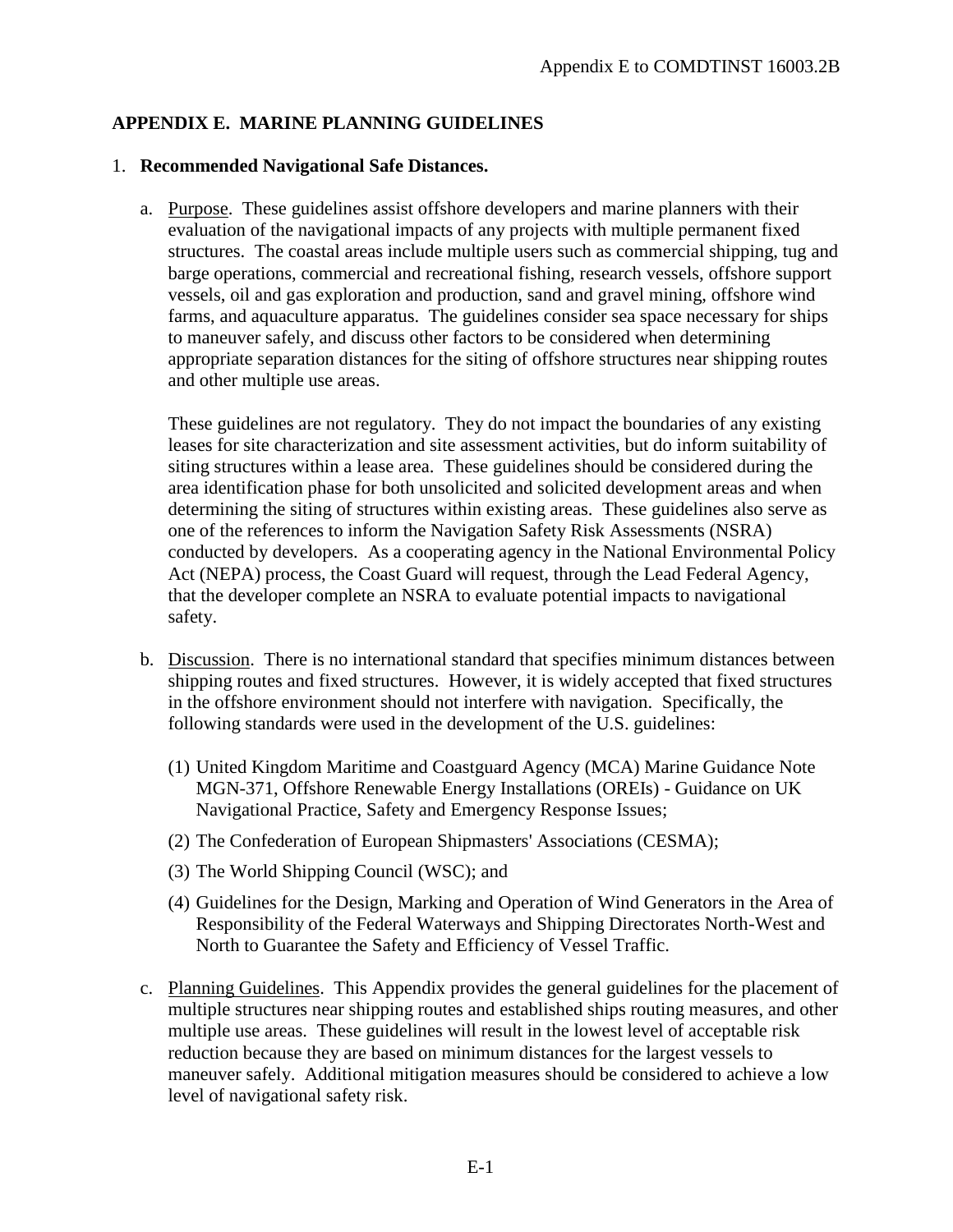### 2. **Recommended Guidelines for General Assessment of Areas for Potential Development.**

- a. Port Approaches and Traffic Separation Schemes (TSS).
	- (1) Planning Guidelines:
		- (a) 2NM from the parallel outer or seaward boundary of a traffic lane; and
		- (b) 5NM from the entry/exit (terminations) of a TSS.

**Note.** These recommendations are based on the maneuvering characteristics of a generic deep-draft vessel of approximately 300-400 meters in length. They are consistent with existing European guidelines. They account for the *minimum* distances for such larger vessels to maneuver in emergency situations.



**Note.** The 5 NM mile separation from the entry and exit of a TSS is necessary to enable vessels to detect one another visually and by radar in areas where vessels are converging and diverging from and to multiple directions.

b. Coastwise or Coastal Shipping Routes. Vessels that tend to follow the coastline are typically smaller vessels that cannot safely transit too far offshore due to sea state limitations. The necessary sea space for vessels to safely maneuver is determined by the size and maneuverability of vessels and density of vessel traffic. When determining routes near shore the depth of water and location of underwater obstructions must be considered, especially if vessel routes will be displaced by the introduction of fixed structures. Towing vessels towing astern on a wire are of particular concern. For these vessels, the catenary of the tow wire will dictate significantly larger required safe water depths than the drafts of the tug or barge. Also, such a vessel-and-tow configuration has a large footprint and the resulting maneuvering ability is constrained.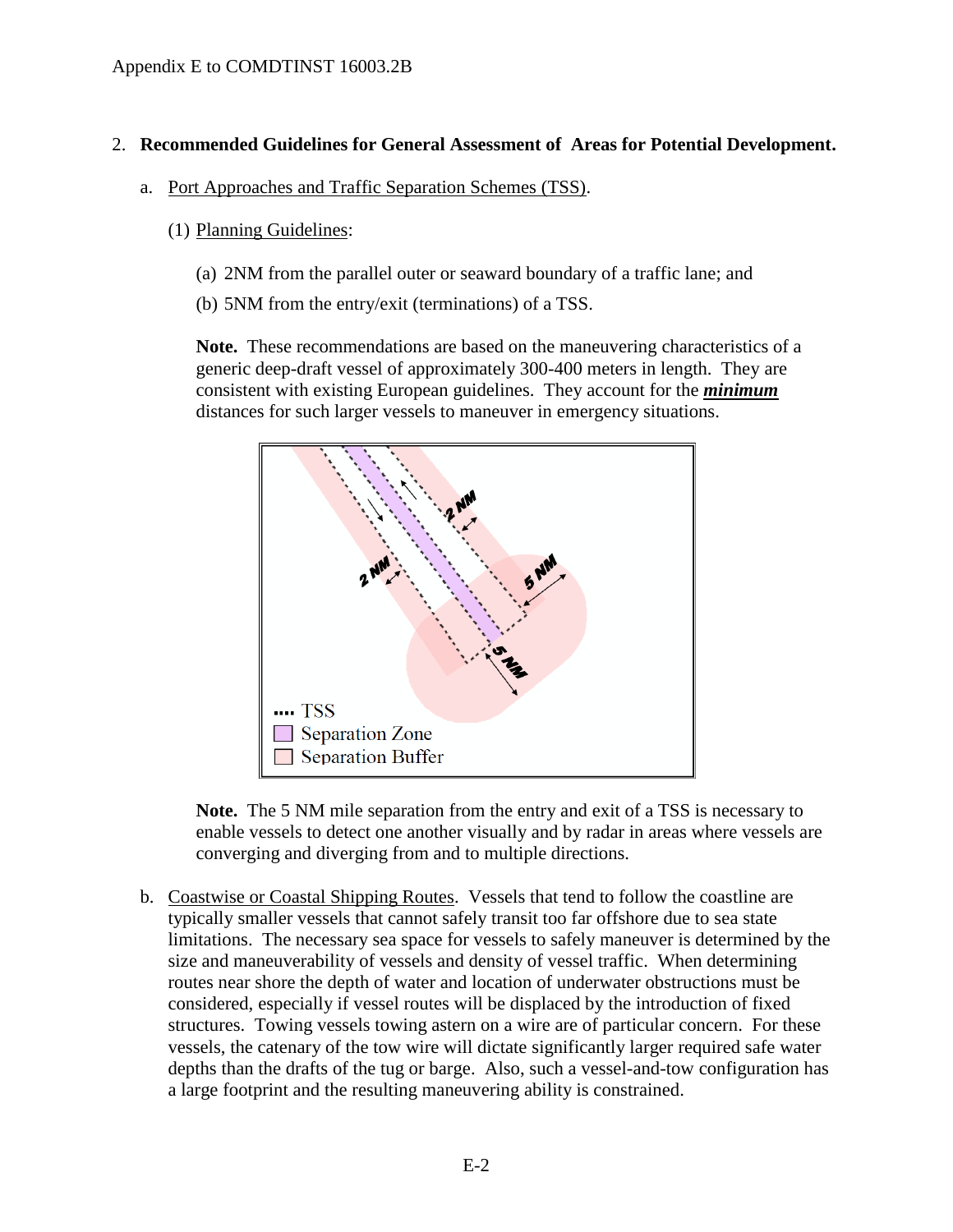- (1) Planning Guidelines:
	- (a) Identify a navigation safety corridor to ensure adequate sea area for vessels to transit safely;
	- (b) Provide inshore corridors for coastal ships and tug/barge operations;
	- (c) Minimize displacement of routes further offshore;
	- (d) Avoid displacing vessels where it will result in mixing vessel types; and
	- (e) Identify and consider cumulative and cascading impacts of multiple Offshore Renewable Energy Installations (OREIs), such as wind farms.
- c. Offshore Deep Draft Routes. Offshore deep draft routes can be more flexible in terms of the location of the routes. It is still necessary to have adequate sea area for safe navigation, but less critical to preserve existing routes to achieve safe conditions.
	- (1) Planning Guidelines:
		- (a) Avoid creating an obstruction or hazard on both sides of an existing route; and
		- (b) If not practicable to avoid structures or hazards on both sides of a route, a navigation safety corridor should be of sufficient size to provide for the safe transit of the largest vessels. Large ocean-going ships often operate a high speeds that effect maneuvering response time. This should be accounted for when making the determination.
- d. Navigation Safety Corridors. Navigation safety corridors identify the amount of area necessary for vessels to safely transit along a route under all situations. These corridors are not considered routing measures by the Coast Guard or the International Maritime Organization (IMO), but are a tool to delineate areas where no offshore development should be considered. These corridors should not be confused with shipping safety fairways, two-way routes, or Traffic Separation Schemes, which are routing measures that identify specific inshore traffic areas. Density plots ("heat maps") of Automatic Identification System (AIS) information are useful in determining the location of a route, but are less useful in determining the appropriate size of a route where multiple vessels may be required to pass one another safely. Navigation safety corridors should be given priority consideration over other potential uses of the same water space. In determining the appropriate size of navigation safety corridors, the following factors must be considered for the largest and least maneuverable vessels expected to use a route:
	- (1) Cross Track Error (CTE). CTE is the difference between the intended and actual track. Factors leading to a vessel deviating from intended track include:
		- (a) Environmental Forces include wind, currents, and sea state:
			- 1) Wind forces can set a vessel in the downwind direction. The impacts of the wind will vary according to the size and shape of the vessel;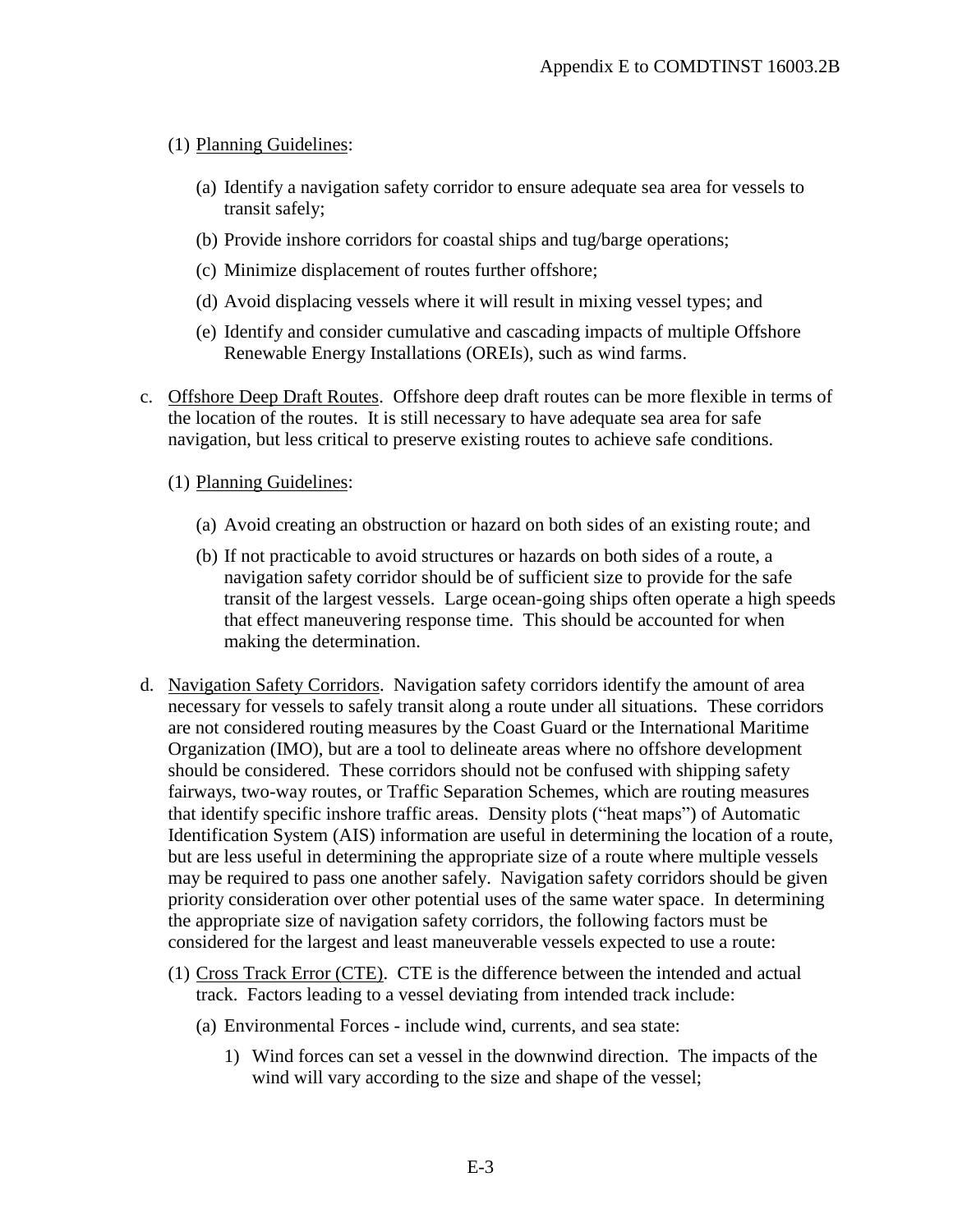- 2) Currents, particularly cross currents, can significantly affect the maneuverability of a vessel and space required to navigate safely; and
- 3) Sea state, including size and direction of waves, can cause vessels to pitch, heave, and roll. Yawing motions could result in the vessel drifting off course. Following seas can impact the ability of the vessel to steer a steady course.
- (b) Swept Path (the sum of various factors to determine the total width of the tug and barge path) will depend on the abilities of the vessel operator and the maneuvering characteristics of the vessel and are a secondary cause of CTE:
	- 1) Vessel Operator Response the time for the vessel operator to recognize deviation from an intended track and to take corrective action; and
	- 2) Vessel Response the speed that the vessel responds to rudder and main engines.
- (2) Closest Point of Approach (CPA). CPA is the safe distance at which a vessel can pass a fixed or moving hazard accounting for existing conditions. In complying with the International Regulations for Preventing Collisions at Sea 1972 (COLREGS), the captain of a vessel is required to consider all dangers of navigation and collision and any special circumstances, including limitations of the vessels involved, which may make a departure from the COLREGS necessary to avoid immediate danger per Rule 2, Responsibility. When determining an appropriate CPA, all factors of weather, maneuvering capability, visibility, etc., must be considered, as well as potential emergency situations. Under ideal conditions with low sea states, good visibility, and good communications between vessels to arrange a passing agreement, a CPA of ½ to 1 NM may be acceptable. Under less ideal weather and sea conditions and/or higher vessels speeds, a CPA of 2 NM or more may be necessary to ensure safe passage. By increasing the planned CPA, the chance of a collision or allision will be decreased.
- (3) Density of Traffic. The amount of traffic along a route will dictate the likelihood of vessels sharing sea space in meeting, overtaking, or crossing situations. With good communications and early actions, vessels can make arrangements to limit the number of vessels interacting with each other. However, there will be times when multiple vessels converge on the same location, such as in a cluster of OREIs, and additional sea space is necessary to maneuver safely and maintain appropriate CPAs for all vessels. The longer the route is constrained, the more likely multiple vessels will meet along a route. Crossing traffic, such as fishing vessels or offshore support vessels transiting to/from offshore installations, will further complicate vessel interactions. A navigation safety corridor should be designed to accommodate an appropriate number of vessels passing abeam of one another and other vessel operations in the area. In low density situations such as offshore, a minimum of two vessels may be appropriate. For moderate vessel density situations a minimum of three vessels should be used for planning purposes.

**Note.** The factors are interrelated and should be considered in the context of the maximum most probable weather and sea state conditions. The types of operations requiring the most sea space for maneuvering under normal and emergency situations should be used as the reference point.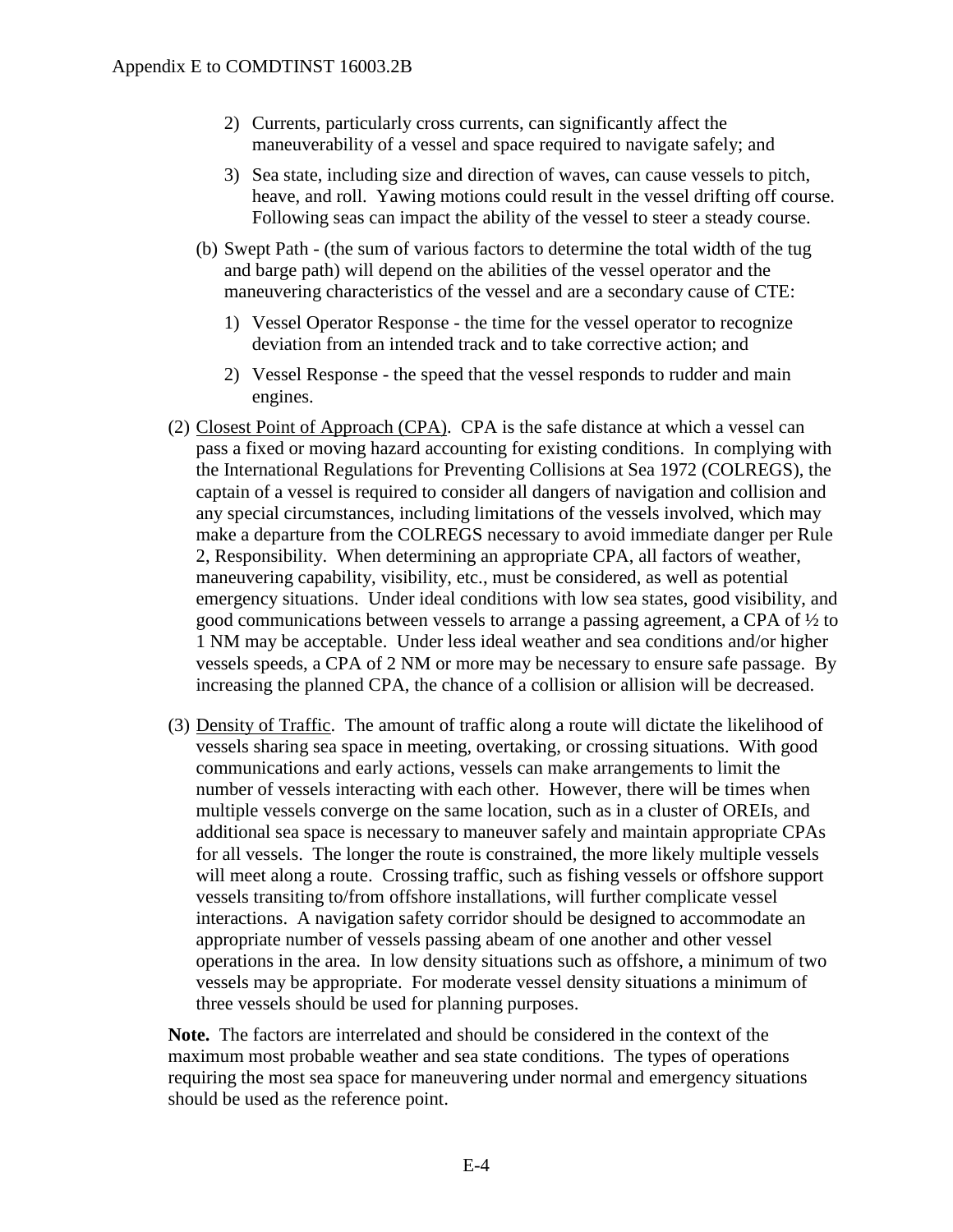#### e. Other Site-specific Considerations.

#### (1) Potential contributions to risk:

- (a) High density traffic areas with converging or crossing routes. Similar to port entrances, areas where vessels are approaching from different directions into a smaller area will produce complex vessel interactions and increase navigational safety risk. This could occur in natural choke points or off shore of a cape, peninsula, or other obstruction that vessels must go around;
- (b) Obstructions/hazards on opposite side of a route. If hazards or obstructions are present on the opposite side of a route from a development area, the impact will be the constriction of vessel traffic and elimination of collision assessment time and avoiding action of vessels in an emergency situation;
- (c) Severe weather/sea state conditions. Predominant severe weather and sea state conditions can impact visibility, maneuverability, and navigation, all of which would negatively impact navigational safety;
- (d) Severe currents. Severe currents will impact maneuverability of a vessel and ability to maintain intended track, thus negatively impact navigational safety;
- (e) Mixing of vessel types. Vessels of differing types will naturally segregate not only due to vessel requirements for a safe transit, such as depth of water and sea state limitations, but also to avoid each other for safety reasons. Smaller or slow moving vessels will tend to avoid major shipping lanes containing larger, faster moving vessels. When these vessels are displaced into the routes of other vessel types the number of overtaking situations will increase, thereby increasing risk, particularly if sea space is limited;
- (f) Complexity of vessel interactions. In areas where interactions are more complex, impacts due to new obstructions could be amplified. Complexity can be driven by a number of factors, such as those previously discussed above where routes are converging/crossing or mixing of vessel types. Complexity could also be driven by other operations being conducted in the area such as fishing, recreational traffic, or pilot boarding areas;
- (g) Large distances along a route. The longer the distance obstructions are present along a route, the greater the risk. Increased distance equates to increased exposure to the navigational hazard; and
- (h) Undersized routing measures. If an existing TSS or other routing measure was not designed to accommodate existing or future density and size of vessels, additional separation may be appropriate.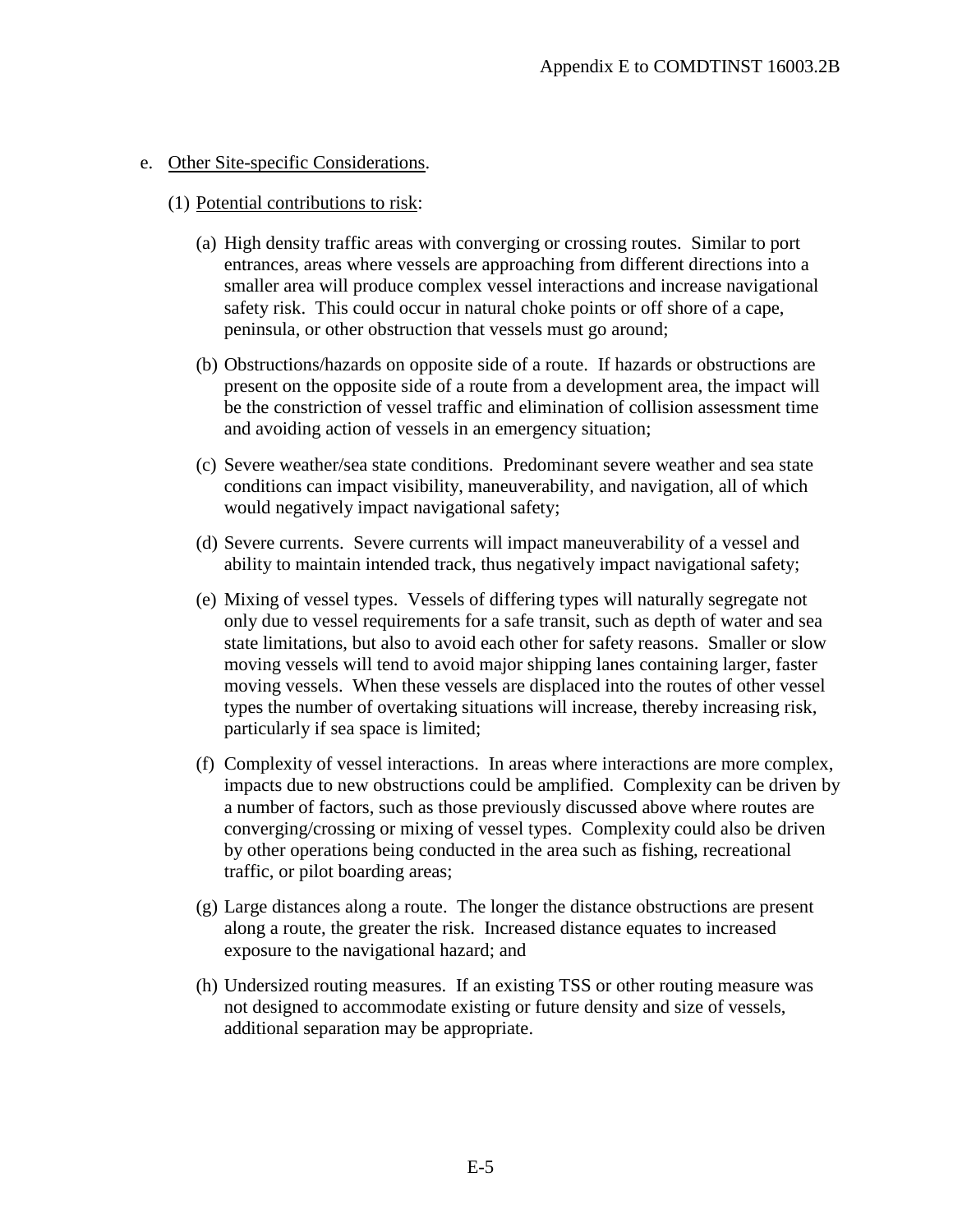### (2) Potential mitigations of risk:

- (a) Mitigating factors such as pilotage areas, vessel traffic services, precautionary areas, areas to be avoided, anchorages, limited access areas, and routing measures. Mitigating factors can be used to lower risk in many ways, such as increasing predictability of vessel traffic, increasing local knowledge and expertise, increasing situational awareness, or improving navigation. Proper marking and lighting of the structures of a wind farm can be used for navigation purposes improving the ability to fix a vessel's position and avoid the hazard;
- (b) Low traffic density.Low traffic density will decrease vessel interactions and allow for more space for transiting vessels to maneuver;
- (c) Predominantly smaller vessels.If only smaller vessels call on a port or if large vessel transits are very infrequent, smaller planning distances may be appropriate; especially if other mitigations are in place for the large vessel transits, such as tug escorts or moving safety zones;
- (d) Distance from ports, shoals, and other obstructions.If there are large distances to other hazards, vessels will be able to adjust their route to ensure safe transits; and
- (e) Aids to Navigation.Enhanced Aids to Navigation may assist vessels in more accurately determining their position as well as identifying potential hazards.
- (3) Other Critical Routes. This refers to routes that may not be obvious when looking at regular traffic patterns and may involve specific or unique requirements of particular vessels:
	- (a) Natural Deepwater Approaches. Natural deep water approaches may not be used by the majority of vessels but may be necessary for some deep-draft vessels to safely enter or depart port at present or in the future.
	- (b) Unique Transits. Other requirements such as sea space, draft, lack of maneuverability, necessary for the safe transit of infrequent, but important vessel transits, such as periodic provisioning of remote communities.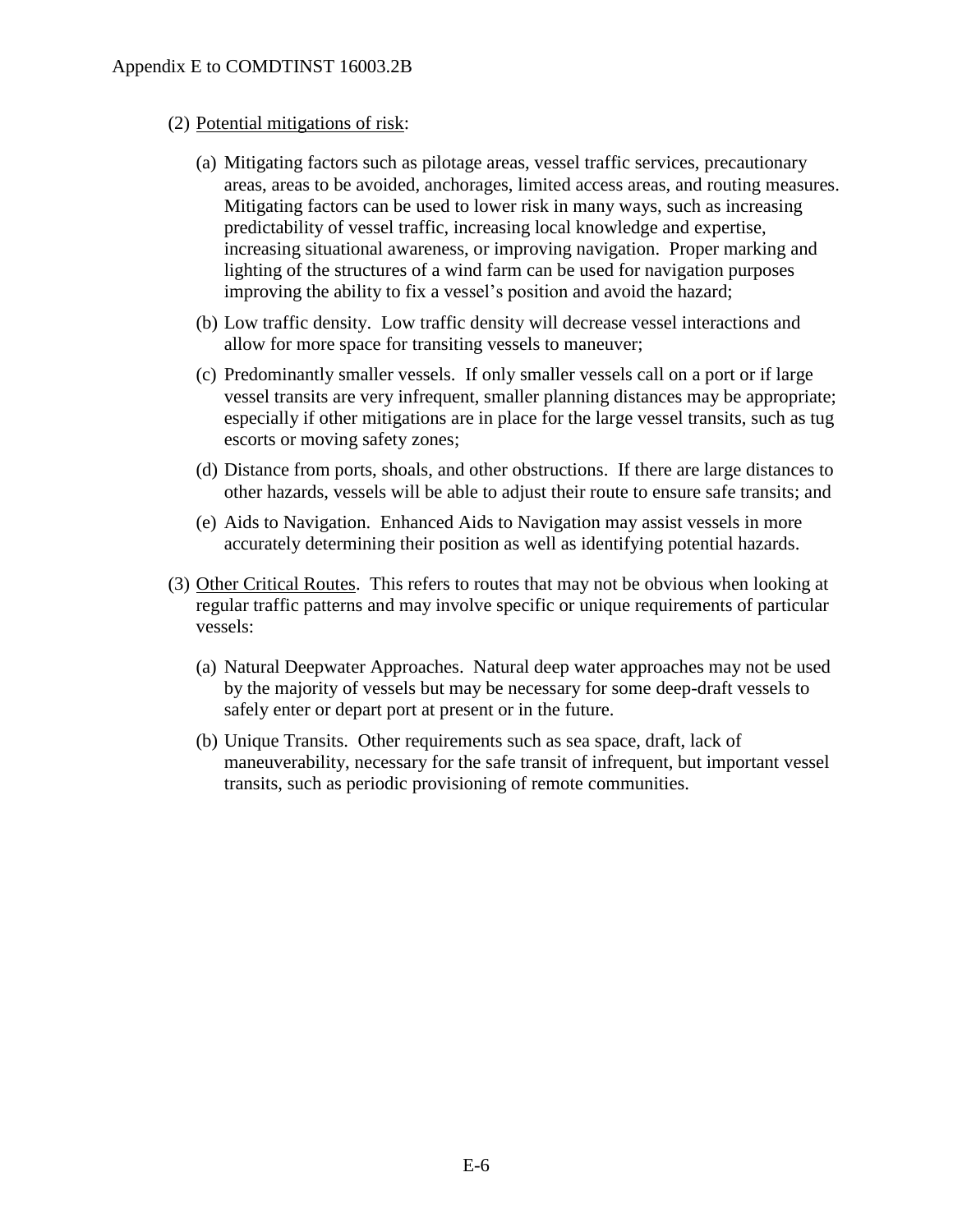## **APPENDIX F. MARINE PLANNING ENTITIES**

- 1. **Overview.** The District Commander having responsibility to participate in a marine planning entity may either personally take part or appoint a staff member at an appropriate level. The level of Coast Guard representation should be determined by the issues the participants will deliberate or decide and the impacts of those issues or outcomes on national security, Coast Guard missions, navigation safety, and other important considerations. The District Commander should consider playing a more active role if the Coast Guard has considerable equities relative to other participating Federal agencies in the issues put before marine planning entity or if the Coast Guard is seen as the authoritative agency in maritime matters in the region, especially involving development and maintenance of the MTS. In some cases, the Coast Guard may not have a role to play.
- 2. **Priority Emphasis.** Coast Guard members participating as members of any marine planning organization or through various other engagement mechanisms should consider the following factors during any deliberations:
	- a. Navigation safety. Will the flow of commerce and the navigation safety of a mariner's vessel be impeded and/or negatively impacted based on the placement of alternative activities in maritime regions (keeping in mind that the navigation safety and safe flow of commerce is paramount)?
	- b. National and homeland security. Would there be an impact on the ability of the Coast Guard to take action or provide authoritative oversight to meet its obligation in assuring the homeland security and defense of the United States?
	- c. Effect on missions. Would there be any improvement or limiting effect on the ability of the Coast Guard to carry out or enforce any of its mandates or responsibilities established by law or regulation, especially any impediments to Search and Rescue and the safety of life at sea?
	- d. Resources. Are there any issues related to present and future resource requirements that could affect the Coast Guard?
	- e. Political and media interest. In cases where actions of a marine planning body may generate significant media or political interest, the Coast Guard representative shall inform his cognizant Area command, who will work with through appropriate channels to develop a cohesive communications plan.
- 3. **Approach.** Coast Guard military or civilian members serving as a representative to maritime planning entities should take an active role in the deliberations of the organization, review all documents produced, prepare Coast Guard positions and responses with input from subject matter experts from across the spectrum of Coast Guard missions and coordinate detailed Coast Guard input to any local or regional plans with senior staff. The representative must be able to clearly and persuasively communicate Coast Guard positions and responsibilities.
- 4. **Understanding of Coast Guard Roles and Missions is Essential.** Coast Guard representatives must have a working knowledge of the full spectrum of Coast Guard roles and missions. Specifically, the Coast Guard representative should have a broad understanding and ability to reach back to subject matter experts regarding Coast Guard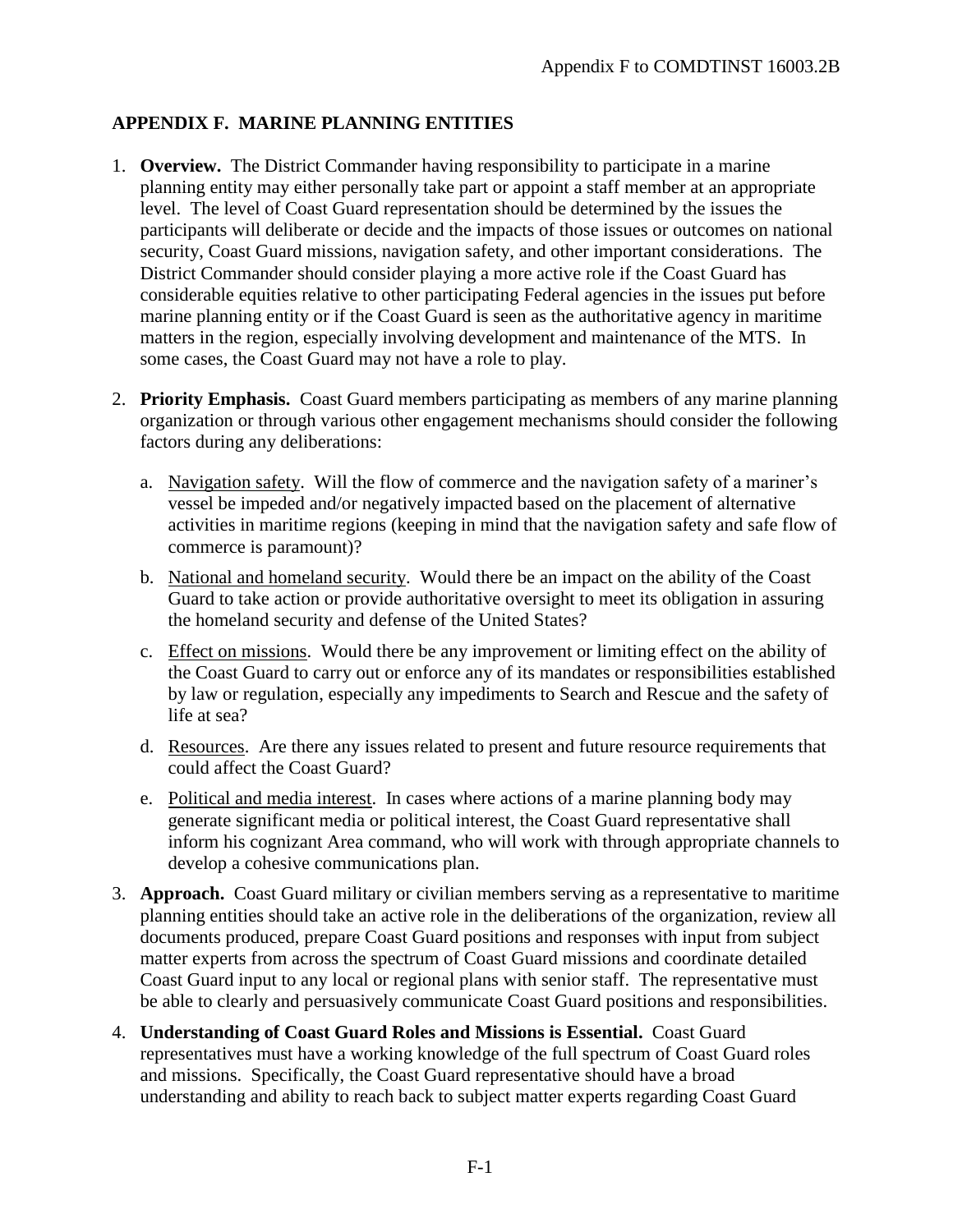activities involving waterways and maritime traffic management; port safety and security; vessel tracking and monitoring; marine environmental protection; fisheries management, maritime law enforcement, permitting of offshore platforms, permitting and regulating bridges, and other man-made structures; maritime domain awareness; and marine scientific research. The representative must be sensitive to the relationship between government and commercial maritime interests and the Federal Government's relationships with State, regional, local, and tribal governments.

5. **Headquarters and Area Support the Districts.** Due to the broad scope of topics maritime planning entities may choose to address, program managers and Area commanders must be ready to provide guidance and support to the representatives of marine planning entities, ensuring the are equipped and aligned to achieve Coast Guard program objectives.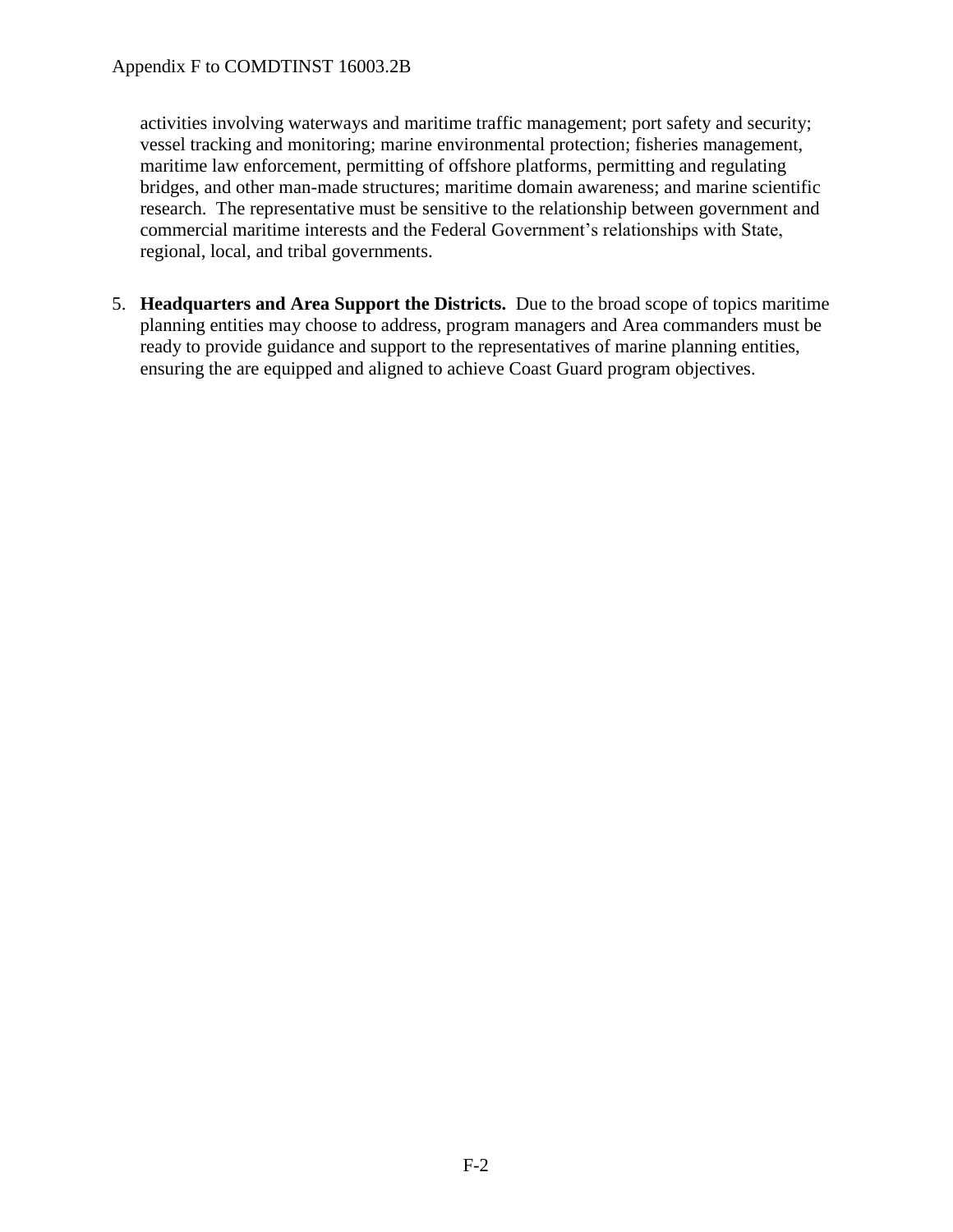## **APPENDIX G. PORTS AND WATERWAYS SAFETY ASSESSMENT (PAWSA)**

- 1. **Overview.** The Ports and Waterways Safety Assessment (PAWSA) process identifies major waterway safety hazards, estimates subsequent risk levels, evaluates potential mitigation measures, and sets the stage for implementation of selected measures to reduce risk. The process involves convening a select group of waterway users/stakeholders and conducting a 2-day structured workshop to identify and discuss these aforementioned elements of risk mitigation. A sponsor (e.g., Captain of the Port) is required to initiate and manage the workshop. However, the process must be a unified effort involving waterway users, stakeholders, and the agencies/entities responsible for implementing selected risk mitigation measures.
- 2. **Risk Categories.** Since risk is defined as the product of the probability of a casualty and its consequences, the Waterway Risk Model includes variables dealing with both the causes of waterway casualties and their effects. The six risk categories are:
	- a. Vessel Conditions. The quality of vessels and their crews that operate on a waterway;
	- b. Traffic Conditions. The number of vessels that use a waterway and their interactions;
	- c. Navigational Conditions. The environmental conditions that vessels must deal with in a waterway relating to wind, currents, and weather;
	- d. Waterway Conditions. The physical properties of the waterway that affect how easy it is to maneuver a vessel;
	- e. Immediate Consequences. The immediate impacts of a waterway casualty: people can be injured or killed, petroleum and hazardous materials can be spilled and require response resources, and the marine transportation system can be disrupted; and
	- f. Subsequent Consequences. The effects of waterway casualties that are felt hours, days, months, and even years afterwards, such as shoreside facility shut-downs, loss of employment, destruction of fishing areas, decrease or extinction of species, degradation of subsistence living uses, and contamination of drinking or cooling water supplies.

For more information on the PAWSA and use of the PAWSA risk modeling tool, contact the Office of Waterways and Ocean Policy (CG-WWM) at (202) 372-1530 or visit: <http://www.navcen.uscg.gov/?pageName=pawsaMain> or [https://www.uscg.mil/hq/cg5/cg553/NAVStandards/PAWSA.asp.](https://www.uscg.mil/hq/cg5/cg553/NAVStandards/PAWSA.asp)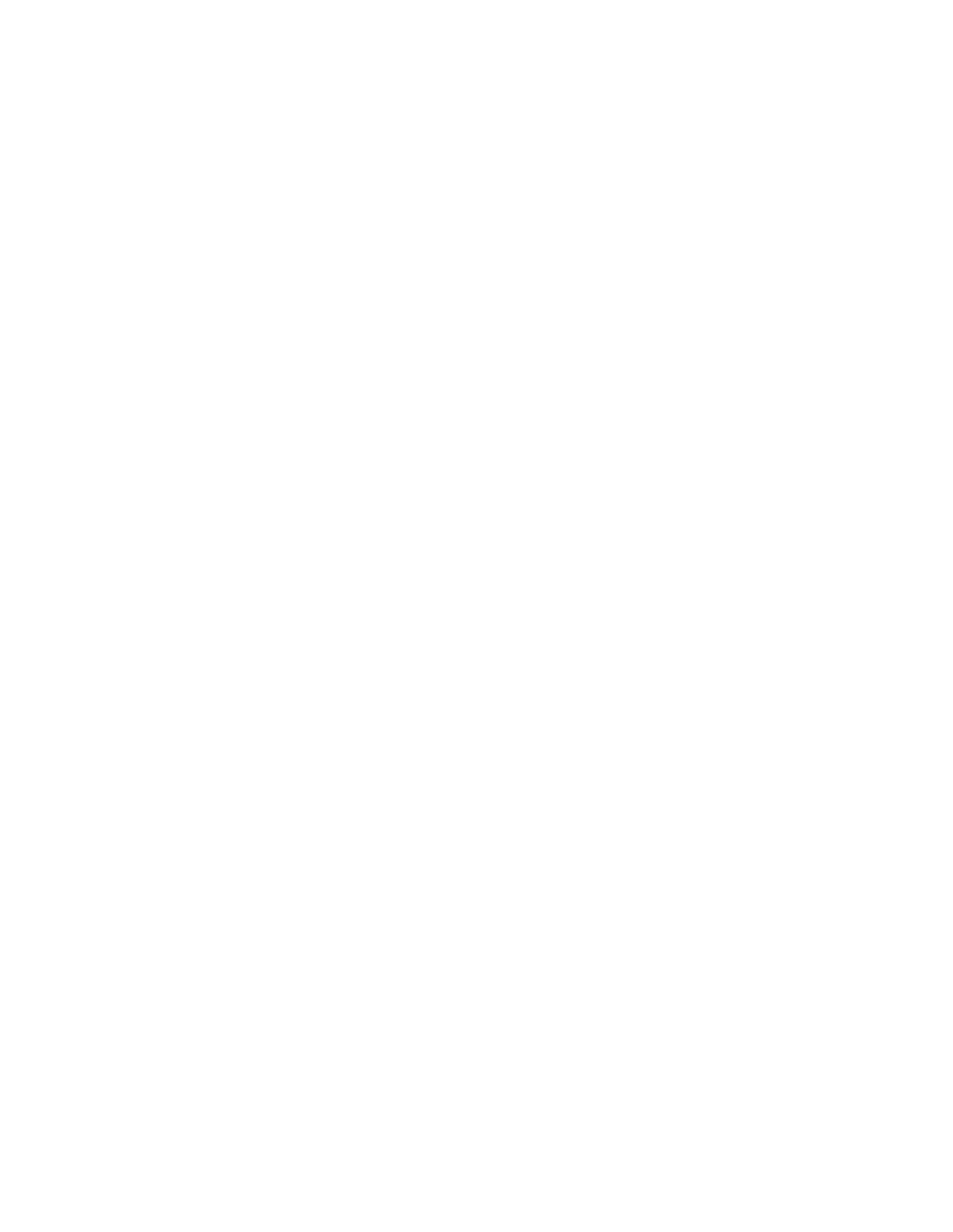# **APPENDIX H. HARBOR SAFETY COMMITTEES (HSC)**

#### 1. **Purpose and Scope.**

- a. The enormous breadth and scope of our nation's marine transportation system, its increasing complexity with larger size vessels, alternative fuels, and more congested waterways is rapidly accelerating. Ports and the Marine Transportation System (MTS) are critical components of national economic security, facilitating the movement of U.S. goods and services throughout the global marketplace. Additionally, the extraordinary diversity of the stakeholders in the MTS such as recreational boaters, fishing vessels, inland barges, and ocean going vessels makes it imperative that the economic efficiency, prosperity, and safety of the nation's waterways must be a collaborative effort between governments and industry. The work done by Harbor Safety Committees (HSCs) make our ports and waterways safe, secure, and environmentally sound and efficient by addressing all issues on the waterfront and is a key component of ensuring a robust, secure, and resilient Global Supply Chain.
- b. HSCs serve as a port's primary marine transportation coordinating body and are uniquely created to fit the specific needs of each port. The make-up of the HSCs will reflect the port interests and their membership will include representatives of each industry that uses the waterway or has some maritime interest.
- c. HSCs work because the Coast Guard and other government agencies are partners in the process, not controllers of it. Typically, the U. S. Army Corps of Engineers (USACE), National Oceanic and Atmospheric Administration (NOAA), and state and local governments are well represented along with Non-Governmental Organizations (NGOs) and special interest groups on ocean protection and others.
- d. Sector Commanders are encouraged to have their waterways managers actively participate in their local HSCs. If there is no HSC or HSC like coordination body in a port, the Waterways Managers should explore with their industry stakeholders if there is a need to establish one.
- 2. **Membership.** An HSC is typically comprised of representatives of governmental agencies, maritime labor and industry organizations, environmental groups, and other public interest groups, to the extent that they are active in a particular port:
	- a. Port Authority;
	- b. Vessel owners and operators (tankers, dry cargo, barges, ferries);
	- c. Harbor pilots and pilot associations;
	- d. Marine Exchange;
	- e. Docking pilots/tug and tow operators;
	- f. Shipping agents;